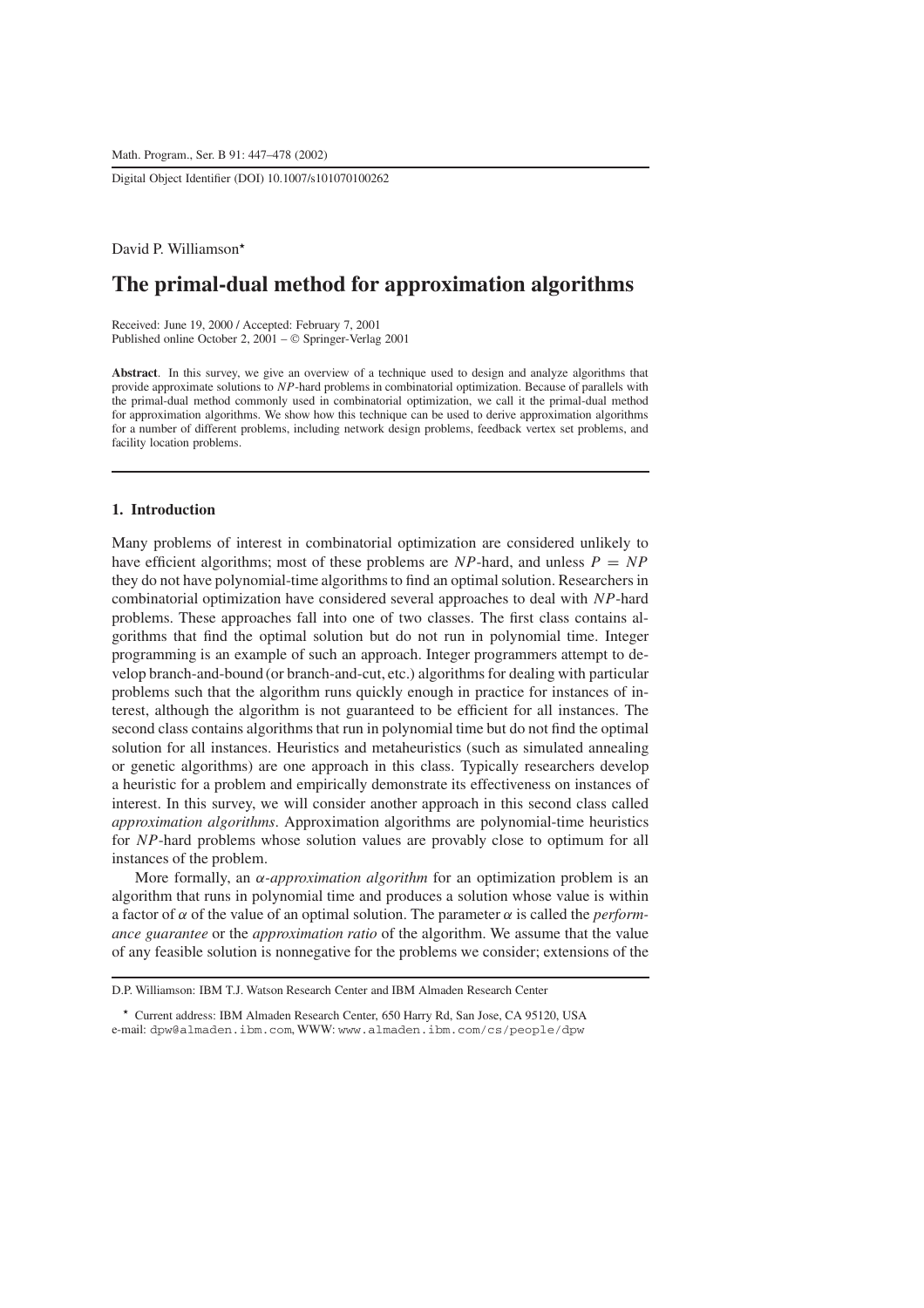notion of performance guarantee have been developed in other cases, but we will not discuss them here. This survey will follow the convention that  $\alpha \geq 1$  for minimization problems and  $\alpha$  < 1 for maximization problems, so that a 2-approximation algorithm for a minimization problem produces a solution of value no more than twice the optimal value, and a  $\frac{1}{2}$ -approximation algorithm for a maximization problem produces a solution of value at least half the optimal value. The reciprocal  $1/\alpha$  is sometimes used in the literature for maximization problems, so that the examples above would both be referred to as 2-approximation algorithms. We say that a minimization problem has a *polynomial-time approximation scheme* if there is a family  ${A_{\epsilon}}$  of algorithms such that  $A_{\epsilon}$  is a  $(1 + \epsilon)$ -approximation algorithm for any fixed  $\epsilon > 0$ .

The term "approximation algorithm" appears to have been coined by David Johnson in a seminal paper in 1974 [51]. In this paper, Johnson gives approximation algorithms for several now-classical problems, including a polynomial-time approximation scheme for the subset sum problem, a  $\frac{1}{2}$ -approximation algorithm for the maximum satisfiability problem, an  $(\ln n + 1)$ -approximation algorithm for the set cover problem, as well as heuristics for graph coloring and maximum clique, though he could find no performance guarantee of  $O(n^{1-\epsilon})$  for any  $\epsilon > 0$  for the latter two problems, where *n* is the number of vertices in the graph. However, approximation algorithms were present in the literature even before the concept of *NP*-completeness was introduced. Lovász reports that a 1967 paper of Erdős  $[27]$  contains a proof that the size of maximum cut in a graph with non-negative edge weights is at least half the sum of the edge weights, and that the proof can easily be converted into a  $\frac{1}{2}$ -approximation algorithm for the maximum cut problem. Graham [44] gave 2-approximation algorithms for a number of scheduling problems in 1966. Finally, although it doesn't quite fit the definition given above of an approximation algorithm, in 1964 Vizing [68] gave an algorithm to compute an edge coloring of a graph which uses at most one color more than the minimum possible.

In the past dozen years there have been a number of exciting developments in the area of approximation algorithms. It is not possible in the space provided to give a comprehensive overview of these developments, so in this survey we will focus on one very useful algorithmic technique, called the primal-dual method, that has been developed and applied to several different problems in combinatorial optimization. However, we will very briefly touch on one other development in the following paragraphs. For more details about the area, the reader is invited to consult the excellent survey of Shmoys [65], the book of surveys edited by Hochbaum [48], or the book of Vazirani [67].

One very exciting development of the past decade is the emergence of proof techniques that show that many problems do not have approximation algorithms with certain performance guarantees unless  $P = NP$ . In other words, for some problems, finding an approximation algorithm with a particular performance guarantee is just as difficult as finding a polynomial-time algorithm for the problem itself. These results have their roots in research in theoretical computer science quite unrelated to optimization. The connection to optimization was made in a groundbreaking paper of Feige, Goldwasser, Lovász, Safra, and Szegedy [32], and culminated in two papers of Arora and Safra [4,5] and Arora, Lund, Motwani, Sudan, and Szegedy [2,3] which gave a new characterization of *NP*. As a consequence they showed that a collection of optimization problems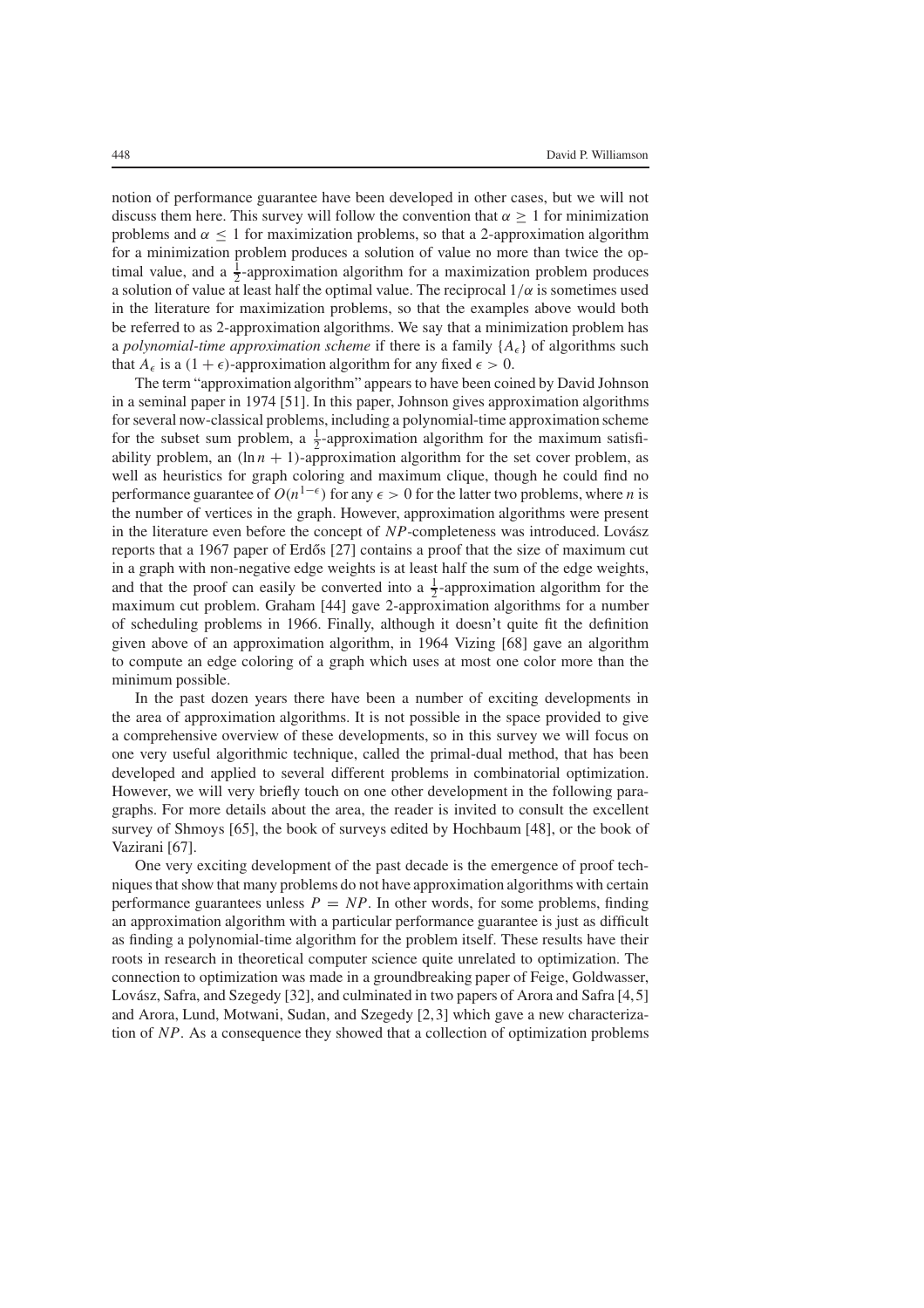could have no polynomial-time approximation scheme unless  $P = NP$ . This collection includes such problems as the symmetric traveling salesman problem with edge costs that obey the triangle inequality, the maximum cut problem, the minimum vertex cover problem, and the maximum satisfiability problem.

These results have subsequently been strengthened and extended in a number of different ways. For instance, a sequence of papers [32,16], culminating in a paper of Håstad [46], has shown that for the maximum clique problem, no performance guarantee of  $O(n^{1-\epsilon})$  for any  $\epsilon > 0$  is possible unless  $NP = RP$  (where *n* is the number of vertices in the graph, and *RP* is randomized polynomial time). Feige and Kilian extended this result to the minimum chromatic number problem [33]. Another sequence of papers, starting with the work of Lund and Yannakakis [57], and subsequently refined by other researchers [17,31], has shown that there can be no *c* ln *n*-approximation algorithm for the set cover problem for  $c < 1$  unless there are  $O(n^{O(\log \log n)})$ -time algorithms for any *NP*-complete problem. Still other papers have shown that one cannot obtain constant performance guarantees better than certain bounds for particular problems unless  $P = NP$ ; for instance,  $\frac{129}{128}$  for the symmetric traveling salesman problem with triangle inequality [61],  $\frac{16}{17} \approx .941$  for the maximum cut problem [45],  $\frac{7}{6}$  for the minimumweight vertex cover problem [45], and  $\frac{7}{8}$  for the maximum satisfiability problem [45]. It is interesting to note that several of the performance guarantees obtained in Johnson's original 1974 paper are shown to be essentially the best possible by these results.

We do not give an indepth review of the primal-dual method for combinatorial optimization here; a good overview can be found in the textbook of Papadimitriou and Steiglitz [60] (see also the survey of Goemans and Williamson [42]). The basic idea was first used by Kuhn [56] to give the so-called Hungarian algorithm for solving the assignment problem. It was then extended by Dantzig, Ford, and Fulkerson [22] to a general algorithm for linear programming. The basic idea is that given a feasible dual solution *y*, we attempt to find a feasible primal solution  $x$  that obeys the complementary slackness conditions with respect to *y*. If we can find such an *x*, we have optimal solutions. If none exists, this gives a way to modify the dual solution to increase the dual objective value. For combinatorial problems such as the assignment problem, the method converts weighted problems into unweighted ones. For instance, determining whether there exists a primal *x* obeying complementary slackness with respect to *y* in the case of the assignment problem reduces to finding the maximum matching in an unweighted bipartite graph on 2*n* nodes. Given the maximum matching it is easy to determine a direction for dual increase such that only  $O(n^2)$  increases are necessary before we find optimal solutions.

The primal-dual method for approximation algorithms considers a primal integer programming formulation of the problem in question and the dual of a linear programming relaxation of the integer program. The method above is modified by relaxing complementary slackness conditions related to dual variables; that is, we relax the condition that if  $y_j > 0$  the corresponding primal constraint must be met with equality. As we will see below, relaxing this constraint in appropriate ways leads to provably good algorithms for *NP*-hard problems in combinatorial optimization. The method yields a solution to the primal integer problem that costs no more than  $\alpha$  times the value of the feasible dual solution constructed, which implies that the primal solution is within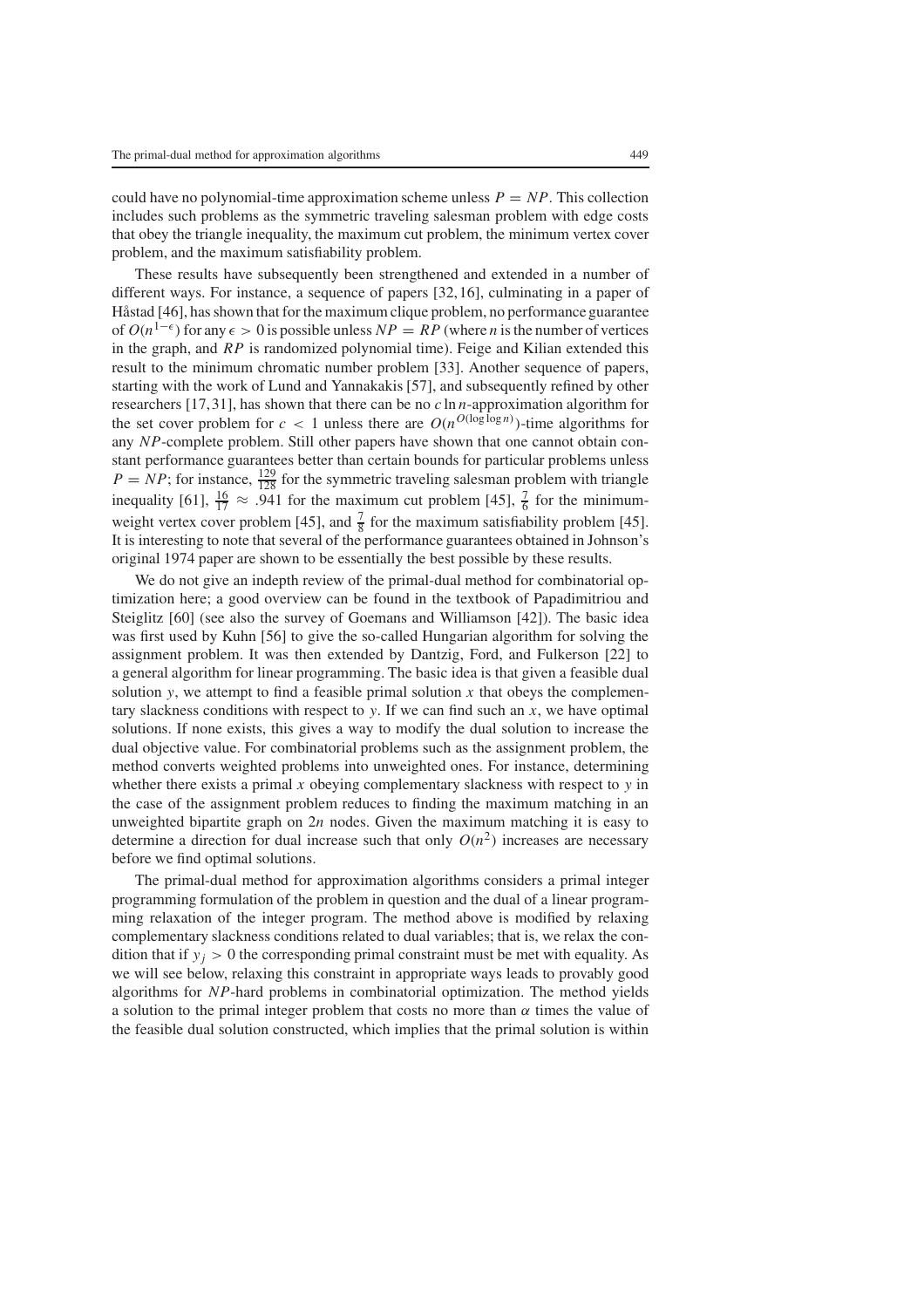a factor of  $\alpha$  of optimal. The value of the dual solution is always within some factor of  $\alpha$  of the value of the primal solution, but may from instance to instance be much closer; by comparing the value of the primal and dual solutions generated, we can give a guarantee for the instance which might be better than  $\alpha$ .

The performance guarantee of an algorithm using the primal-dual method is thus connected with the *integrality gap* of the integer programming formulation of the problem. The integrality gap of a formulation is the worst-case ratio over all instances of the value of the integer program to the value of the corresponding linear programming relaxation. Since the performance guarantee of an algorithm using the primal-dual method is proven by comparing the value of a primal solution against the value of a feasible dual, its performance guarantee can never be shown to be better than the integrality gap of the formulation used. Conversely, a proof of a performance guarantee of  $\alpha$  obtained in this way implies that the integrality gap is no more than  $\alpha$ .

So far the primal-dual method for approximation algorithms usually leads to dualascent algorithms in which dual variables are never decreased (though see Sect. 4 for some intriguing recent exceptions). Dual-ascent heuristics for hard combinatorial problems are not new; for example, see papers by Balakrishnan, Magnanti, and Wong [7], Erlenkotter [29], Wong [73], and the thesis of Raghavan [62]. However, such heuristics are not typically accompanied by performance guarantees, as is the case here.

As a brief illustration of the primal-dual method, we consider the *minimum-weight vertex cover problem.* In this problem, we are given a graph  $G = (V, E)$  with weights  $w_i \geq 0$  for all vertices  $i \in V$ , and we must select a minimum-weight subset of vertices such that each edge is covered (that is, at least one of its endpoints is chosen). This problem can be modelled by the integer program

$$
\operatorname{Min} \sum_{i \in V} w_i x_i
$$

subject to:

$$
x_i + x_j \ge 1 \qquad \forall (i, j) \in E
$$
  

$$
x_i \in \{0, 1\} \qquad \forall i \in V.
$$

We relax the integrality constraint  $x_i \in \{0, 1\}$  to  $x_i \geq 0$ ; any optimal solution  $x^*$  to this LP will have  $x_i^* \leq 1$  for all  $i \in V$ . If we take the dual of the resulting linear program, we obtain the following:

$$
\text{Max} \sum_{(i,j)\in E} y_{(i,j)}
$$

subject to:

$$
\sum_{k:(i,k)\in E} y_{(i,k)} \le w_i \qquad \forall i \in V
$$
\n
$$
y_{(i,j)} \ge 0 \qquad \forall (i,j) \in E.
$$
\n
$$
(1)
$$

Our primal-dual algorithm starts out with the dual feasible solution in which all *y* variables are set to 0, and a primal infeasible solution in which all *x*variables are set to 0.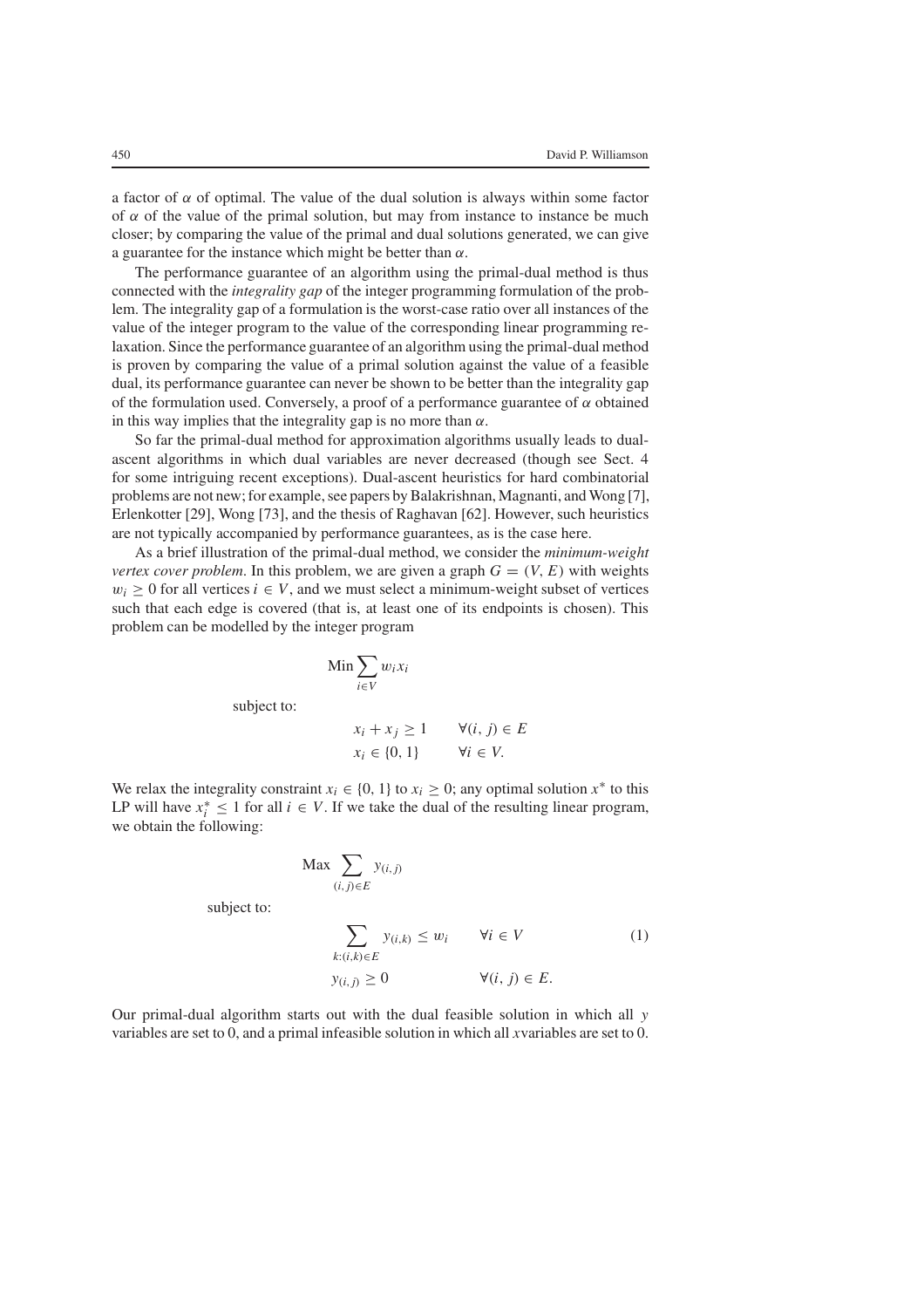As long as our primal solution *x* is infeasible, there must be some uncovered edge  $(i, j)$ for which  $x_i + x_j = 0$ . We increase its corresponding dual variable  $y_{(i,j)}$  as much as possible, maintaining dual feasibility, so that it must be the case that the dual constraint (1) is met with equality for either *i* or *j* (possibly both). If  $\sum_{k:(i,k)\in E} y_{(i,k)} = w_i$ , we set  $x_i = 1$  and if  $\sum_{k:(j,k)\in E} y_{(j,k)} = w_j$  we set  $x_j = 1$ . Eventually we achieve a primal feasible solution *x* such that

$$
\sum_{i \in V} w_i x_i = \sum_{i \in V} \left( \sum_{k:(i,k) \in E} y_{(i,k)} \right) x_i \tag{2}
$$

$$
= \sum_{(i,j)\in E} (x_i + x_j) y_{(i,j)}
$$
 (3)

$$
\leq 2\sum_{(i,j)\in E} y_{(i,j)},\tag{4}
$$

where the equality (2) follows since  $\sum_{k:(i,k)\in E} y_{(i,k)} = w_i$  for all  $x_i = 1$ , the equality (3) follows by rearranging the double sum, and the inequality (4) follows since  $x_i + x_j \leq 2$ . The dual objective function  $\sum_{(i,j)\in E} y_{(i,j)}$  is a lower bound on the value of the optimum integer solution. Thus the inequality above shows that our solution is no more than twice optimal, implying that the algorithm is a 2-approximation algorithm.

In the next section, we develop the basic ideas given above into a primal-dual algorithm for a generic problem, and give theorems for its analysis. In Sect. 3, we give applications of this algorithm and analysis to various *NP*-hard problems in combinatorial optimization. Then in Sect. 4, we show how recent papers have modified this central algorithm to obtain new approximation algorithms for other problems. We conclude in Sect. 5.

Other surveys on the primal-dual method have been given by Goemans and Williamson [42] and Bertsimas and Teo [18] (see also the thesis of Teo [66]). Our central exposition in Sect. 2 closely follows that of [42].

#### **2. The primal-dual method for approximation algorithms**

We now show how the primal-dual method can be used to give approximation algorithms for *NP*-hard problems in combinatorial optimization. In order to do this, it will be useful to consider the *hitting set problem*: given a ground set of elements *E*, nonnegative costs  $c_e$  for all elements  $e \in E$ , and subsets  $T_1, \ldots, T_p \subseteq E$ , we want to find a minimum-cost subset  $A \subseteq E$  so that *A* has a nonempty intersection with each subset  $T_i$ . We say that *A hits* each subset *Ti*.

The hitting set problem can be used to model a number of *NP*-hard problems, and we will consider several in this section. For example, we can formulate the minimumweight vertex cover problem as a hitting set problem in which the ground set elements are vertices, and we have a subset  $T_i = \{u, v\}$  for each edge  $(u, v)$  in the graph. In the *minimum-weight feedback vertex set problem in undirected graphs*, we are given as input an undirected graph  $G = (V, E)$  and nonnegative weights  $w_i \geq 0$  on the vertices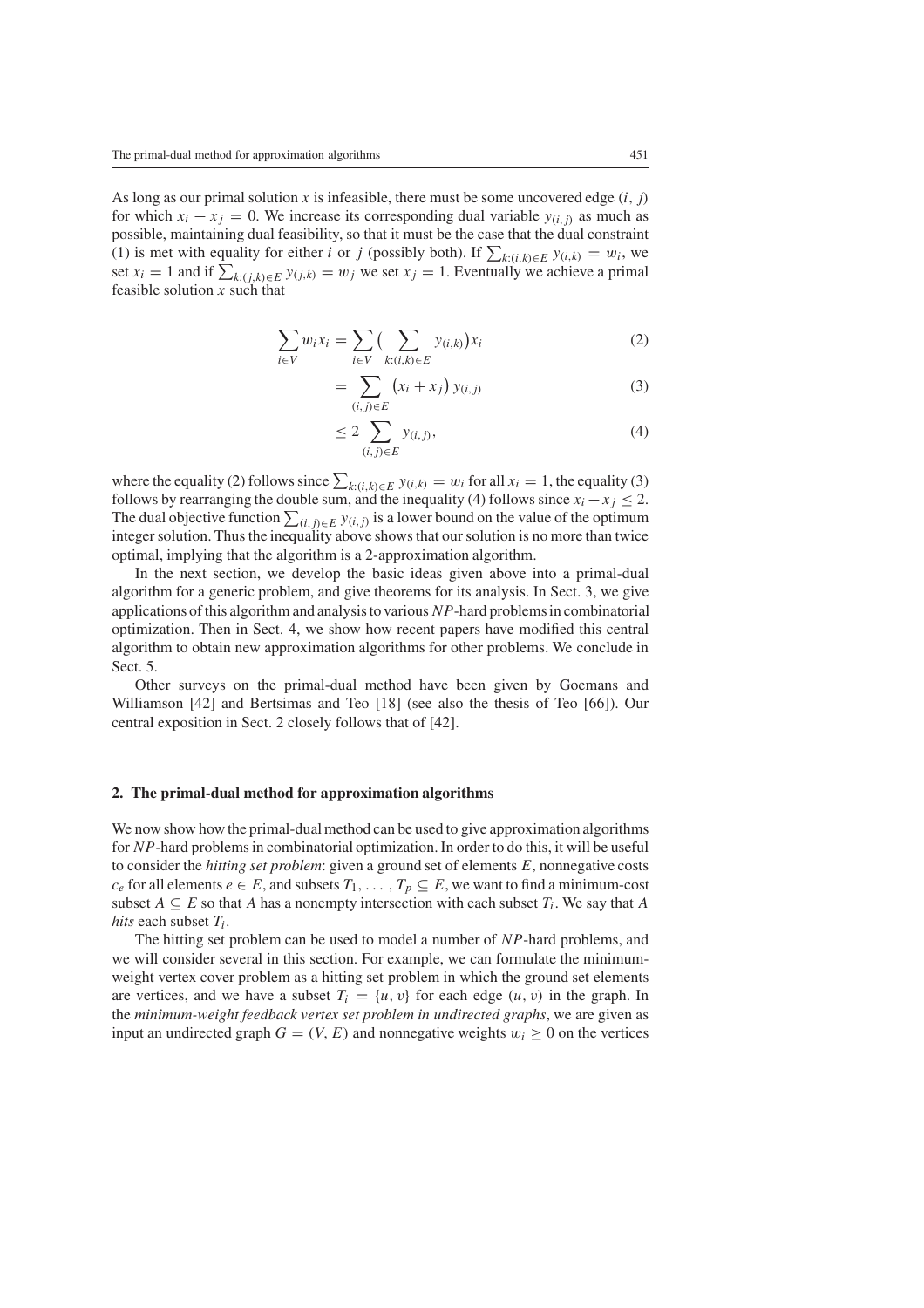$i \in V$ , and the goal is to remove a minimum-weight set of vertices from *G* so as to make the remaining graph acyclic. We can view this as a hitting set problem in which the ground set elements are the vertices of the graph, and we must hit every cycle in the graph; that is,  $T_i = C_i$ , where  $C_i$  is the *i*th cycle of G. In the *shortest s-t path problem*, we are given an undirected graph with nonnegative edge costs  $c_e$  for all  $e \in E$ , and two distinguished vertices *s* and *t*, and we must find the minimum-cost path from *s* to *t*. We can formulate this as a hitting set problem in which the edges are the ground set elements and we must hit every cut in the graph separating *s* from *t*; that is, for all  $S_i \subseteq V$  with  $s \in S_i$  and  $t \notin S_i$ , we must select an edge from  $T_i = \delta(S_i)$ , where  $\delta(S_i)$ is the set of edges with exactly one endpoint in  $S_i$ . By the max-flow/min-cut theorem of Ford and Fulkerson [34], we have selected an edge in every cut separating *s* from *t* iff there is a path from *s* to *t*. In the *minimum-cost branching problem* we are given a directed graph  $G = (V, A)$ , nonnegative costs  $c_a$  for all arcs  $a \in A$ , and a root vertex  $r \in V$ , and the goal is to find a minimum-cost branching (a set of arcs such that for every vertex, there is a path from the root to the vertex). By using a max-flow/min-cut argument, one can see that the following hitting set problem models the minimum-cost branching problem: the ground set of elements are the arcs, and for every set of vertices  $S_i \subseteq V - r$ , we must hit the set  $\delta^-(S_i)$  of arcs, where  $\delta^-(S_i)$  is the set of arcs whose heads are in *Si* and tails are not in *Si*. Finally, in the *generalized Steiner tree problem* we are given an undirected graph  $G = (V, E)$ , nonnegative costs  $c_e \ge 0$  on all edges  $e \in E$ , and *k* pairs of vertices  $s_i, t_i \in V$ . The goal is to find a minimum-cost set of edges *F*, such that for each  $j = 1, \ldots, k$ ,  $s_j$  and  $t_j$  are connected in the graph  $(V, F)$ . Again, a max-flow/min-cut argument will show that the problem can be modelled by the hitting set problem in which the ground set elements are the edges and we must hit every cut that separates some  $s_i$ -*t<sub>i</sub>* pair; in other words, for each  $S_i \subseteq V$  such that for some *j*,  $|S_i \cap \{s_i, t_i\}| = 1$ , we must hit  $T_i = \delta(S_i)$ .

Except for the minimum-cost *s*-*t* path problem and the minimum-cost branching problem, all of the problems above are *NP*-hard. For many of them, the size of the hitting set formulation is exponential in the size of the input. For example, in the feedback vertex set problem, the number of cycles can be exponential in the size of the graph. We will see later that the primal-dual method can often be used in these cases and still results in a polynomial-time algorithm.

We can model the hitting set problem by the following integer program:

$$
\text{Min} \sum_{e \in E} c_e x_e
$$

subject to:

$$
\sum_{e \in T_i} x_e \ge 1 \quad \forall i
$$
  

$$
x_e \in \{0, 1\} \quad \forall e \in E.
$$

We relax the integrality constraint  $x_e \in \{0, 1\}$  to  $x_e \geq 0$ ; as in the case of the vertex cover problem, any optimal solution  $x^*$  to this linear program will have  $x_e^* \leq 1$  for all  $e \in E$ . If we take the dual of the resulting linear program, we obtain the following: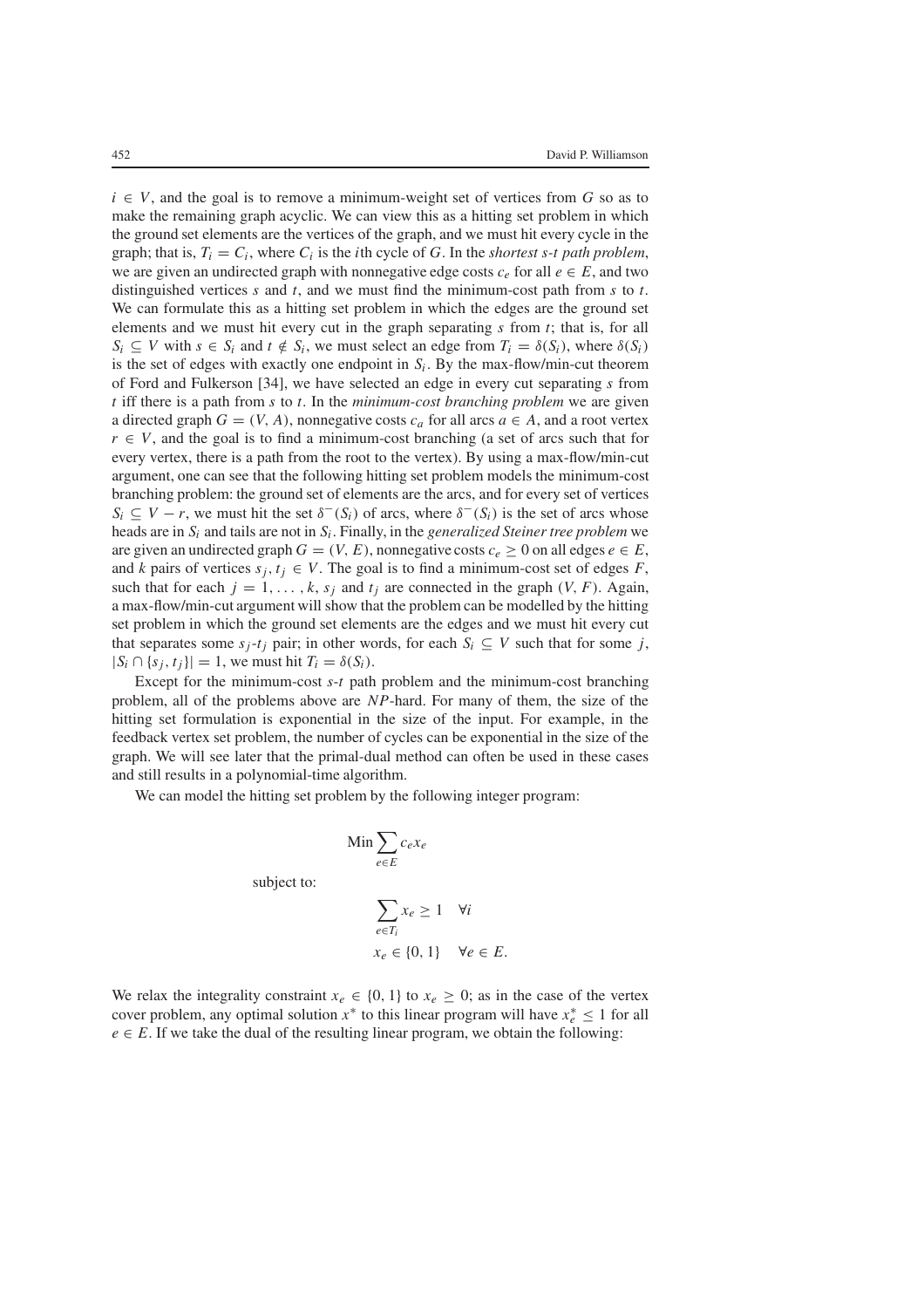$$
\text{Max} \sum_{i=1}^{p} y_i
$$

subject to:

$$
\sum_{i:e\in T_i} y_i \le c_e \quad \forall e \in E
$$
  

$$
y_i \ge 0 \qquad \forall i.
$$

Our goal is to construct a feasible solution  $\bar{x}$  to the primal integer program and a feasible solution *y* to the dual linear program such that  $\sum_{e \in E} c_e \bar{x}_e \leq \alpha \cdot \sum_{i=1}^p y_i$  for some value of  $\alpha$ . This implies that the cost of our primal solution is no more than  $\alpha$  times the cost of an optimal solution to the integer program. If we can construct our solutions in polynomial time, then we have an  $\alpha$ -approximation algorithm. We will sometimes give our primal solution as  $\bar{x}$  or as a subset  $A \subseteq E$ , which implies the solution  $\bar{x}_e = 1$ for  $e \in A$  and  $\bar{x}_e = 0$  otherwise.

The development of the primal-dual method for approximation algorithms can be said to start with a non-primal-dual approximation algorithm for the hitting set problem due to Hochbaum [47]. Hochbaum's algorithm obtains an optimal solution *y*<sup>∗</sup> to the dual LP, and then constructs a primal solution *A* by choosing all elements  $e \in E$  such that the corresponding dual inequality is *tight* (that is, met with equality). So then  $A = \{e \in E : \sum_{i: e \in T_i} y_i^* = c_e\}$ . In terms of the primal-dual method for combinatorial optimization, we construct a primal solution such that the complementary slackness conditions are obeyed with respect to the primal variables  $x_e$ ; that is,  $x_e > 0$  implies that  $\sum_{i: e \in T_i} y_i^* = c_e$ . We claim that *A* is a feasible solution to the hitting set problem, and we will prove this later. Then the cost of this solution is

$$
\sum_{e \in A} c_e = \sum_{e \in A} \sum_{i:e \in T_i} y_i^*
$$
\n(5)

$$
= \sum_{i=1}^{p} y_i^* |A \cap T_i|, \tag{6}
$$

where (5) follows since the complementary slackness conditions are obeyed for the primal variables, and (6) follows by reversing the double sum. If we let  $f = \max_i |T_i|$ , then certainly  $|A \cap T_i| \leq f$  for all *i*, so that

$$
\sum_{e \in A} c_e \le f \cdot \sum_{i=1}^p y_i^*.
$$

Assuming the claim that *A* is feasible, we thus have an *f* -approximation algorithm for the hitting set problem. As an example of what can be proved in this case, recall that in the minimum-weight vertex cover problem each subset  $T_i$  contained the two endpoints of an edge in a graph, so that  $|T_i| = 2$  for each *i* in this case. Thus Hochbaum's algorithm gives a 2-approximation algorithm for the minimum-weight vertex cover problem.

We now prove the claim of feasibility. The central idea, as in the case of the standard primal-dual method, is that if no primal solution obeys the complementary slackness conditions, then a dual increase is possible.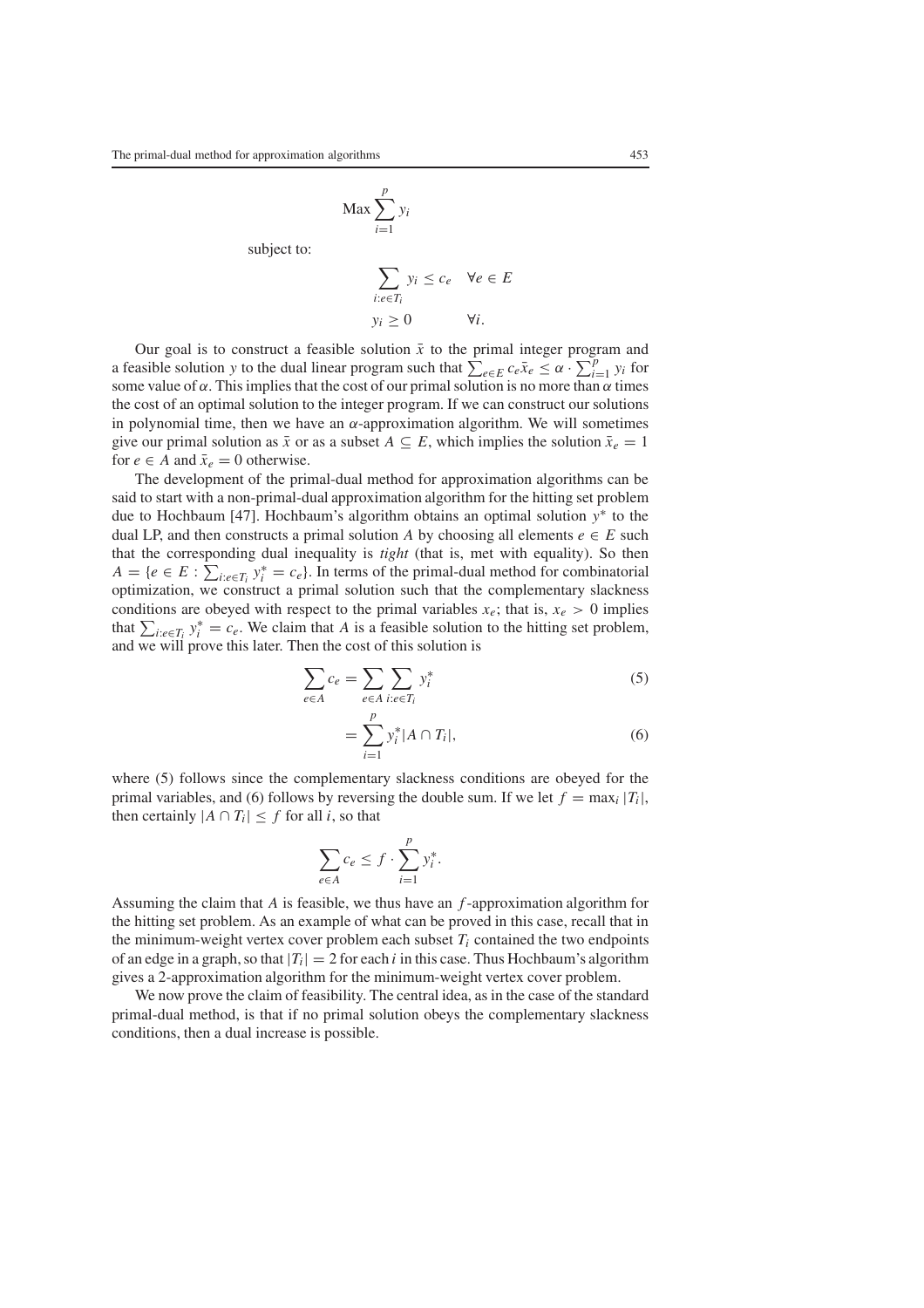$y \leftarrow 0$ 2  $A \leftarrow \emptyset$ <br>3 While 3 While *A* is not feasible 4 Find violated  $T_k$  (i.e.  $T_k$  s.t.  $A \cap T_k = \emptyset$ )<br>5 Increase  $y_k$  until  $\exists e \in T_k$  such that  $\sum_{i:e \in \emptyset}$ <br>6  $A \leftarrow A \cup \{e\}$ 5 Increase  $y_k$  until  $\exists e \in T_k$  such that  $\sum_{i: e \in T_i} y_i = c_e$  $A \leftarrow A \cup \{e\}$ 7 Return *A*.

**Fig. 1.** The basic primal-dual algorithm

**Lemma 1 (Hochbaum [47]).** *The set A obtained above is a feasible solution for the hitting set problem.*

*Proof.* Suppose not. Then there is some set  $T_i$  such that  $A \cap T_i = \emptyset$ . By the choice of A, it follows that for all  $e \in T_i$ ,  $\sum_{i: e \in T_i} y_i^* < c_e$ . Since the dual inequalities for  $e \in T_i$ are the only ones in which the variable  $y_i^*$  participates, we can feasibly increase  $y_i^*$  by  $\epsilon > 0$ , where  $\epsilon = \min_{e \in T_i} (c_e - \sum_{k: e \in T_k} y_k^*)$ . This contradicts the optimality of  $y^*$ .

 $\Box$ 

The first algorithm using the primal-dual method for approximation algorithms is due to Bar-Yehuda and Even [12]. Essentially, they realized that an optimal dual solution *y*<sup>∗</sup> was not needed; the proof above goes through for any feasible dual solution *y* such that  $A = \{e \in E : \sum_{i: e \in T_i} y_i = c_e\}$  is a feasible solution to the hitting set problem. Furthermore, if *A* is not feasible, then the proof of Lemma 1 shows how to improve a current dual feasible solution so that the dual objective function increases, and so that there is one more tight dual inequality. Thus given an initial dual feasible solution, this process gives a polynomial-time algorithm that eventually finds a feasible dual solution *y* and a feasible primal solution  $A = \{e \in E : \sum_{i: e \in T_i} y_i = c_e\}$ ; by the reasoning above,  $\sum_{e \in A} c_e$  ≤  $\sum_{i=1}^p y_i |A \cap T_i|$  ≤  $f$   $\sum_{i=1}^p y_i$ . Since all costs  $c_e$  are non-negative, the dual solution  $y_i = 0$  for all *i* can be used as an initial feasible dual solution. We summarize Bar-Yehuda and Even's algorithm in Fig. 1. The argument above shows that it is an *f* -approximation algorithm for the hitting set problem. The 2-approximation algorithm for the vertex cover problem given in the introduction is this algorithm specialized to the vertex cover problem.

We now turn to a slightly more complicated application of the primal-dual algorithm: the feedback vertex set problem for undirected graphs. Let *A* and *y* be the primal and dual solution created by the algorithm. Recall from equations (5) and (6) that if for any  $y_i > 0$  it is the case that  $|A \cap T_i| \leq \alpha$ , then the algorithm is an  $\alpha$ -approximation algorithm. Recall now that for the hitting set problem modelling this problem, each ground element *e* is a vertex *j*, the cost  $c_e$  is the vertex weight  $w_i$ , and the sets  $T_i$  are the cycles in the graph. In this case, Bar-Yehuda, Naor, Geiger, and Roth [14] obtain a performance guarantee of  $4 \log_2 n$  (where  $n = |V|$ ) by carefully choosing the violated cycle in line 4 of the algorithm, and by noticing that one can succesfully ignore some vertices since their corresponding dual inequalities will always be satisfied. In order to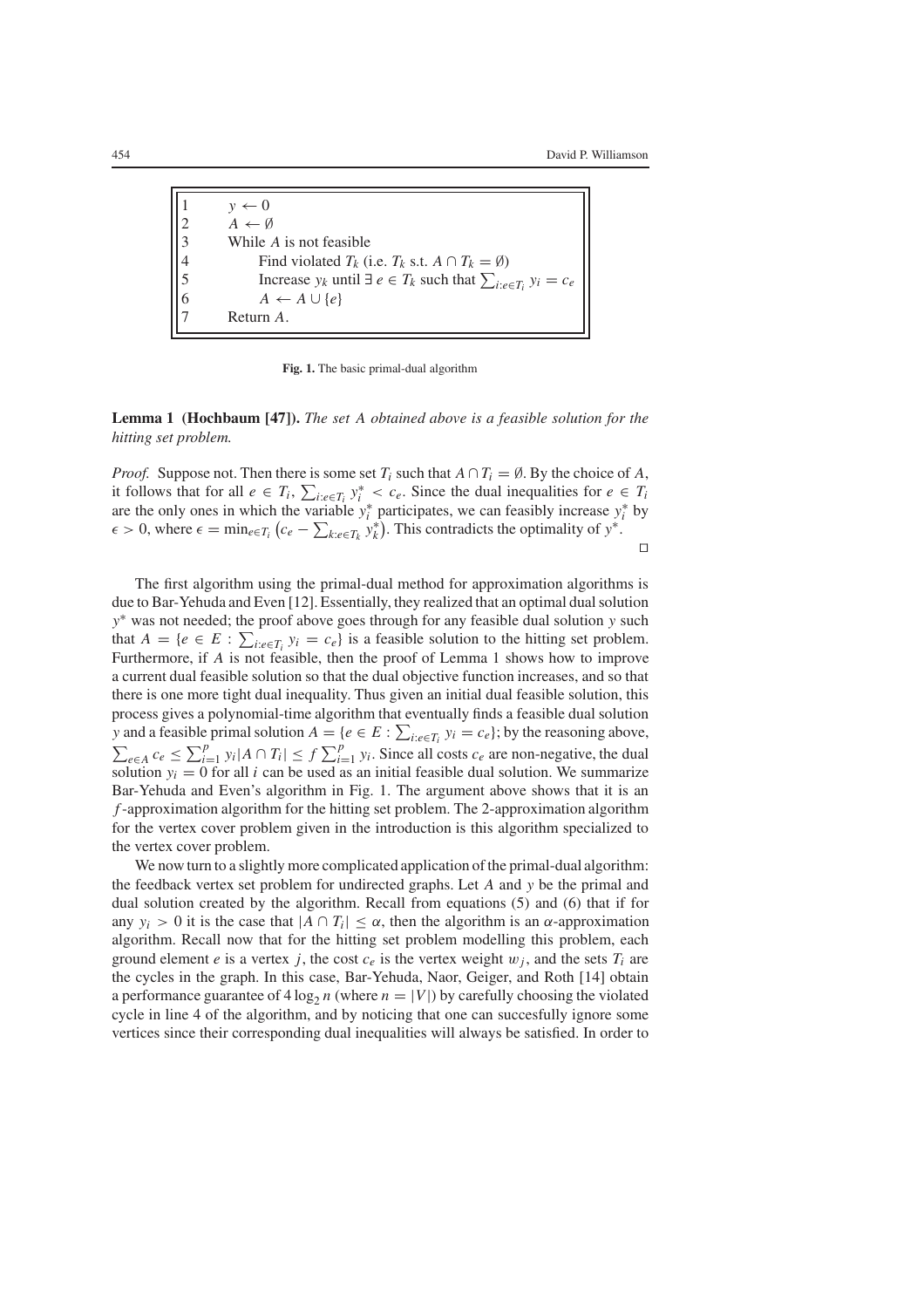choose the violated cycle, Bar-Yehuda et al. invoke the following lemma of Erdős and Pósa [28].

**Lemma 2 (Erdős and Pósa [28]).** *Given a graph*  $G' = (V', E')$  *with no degree 1 vertices and with every vertex of degree 2 adjacent to two vertices of higher degree, there exists a cycle of length no longer than*  $4\log_2|V'|$  , *and it can be found in polynomial time.*

Of course, the given input graph might not meet the conditions of the lemma. Thus we show that we can ignore some vertices; the remaining vertices we call *special* vertices. We map the graph onto a graph  $G'$  that contains exactly the special vertices, such that there is a bijective mapping between cycles of *G* and of *G* . Then by applying the lemma to  $G'$  we can find in G a violated cycle of at most  $4 \log_2 n$  special vertices, and since we only add special vertices to A, we get that for any  $y_i > 0$  (corresponding to some violated cycle  $T_i$  chosen in line 4),  $|A \cap T_i| \leq 4 \log_2 n$ , implying the desired performance guarantee.

Now we need to specify which vertices we can ignore, and why their dual inequalities will remain feasible. Suppose that as we add a vertex *j* to *A* in line 6 of the algorithm, we remove *j* and its incident edges from the graph. Certainly we can ignore any vertex in the remaining graph that is no longer in a cycle; since we only add vertices from the chosen violated set (line 5), we only add vertices that are in some cycle. Now consider any path of vertices that all have degree 2. Since any cycle that goes through one of these vertices must go through all of them, it must be the case that when the reduced cost  $\tilde{w}_j = w_j - \sum_{i: j \in T_i} y_i$  of a vertex *j* on this path decreases by  $\epsilon$ , the reduced cost of all vertices on this path also decreases by  $\epsilon$ . Thus we can safely ignore all vertices in this path except for one special vertex *j* with the smallest reduced cost, since no dual inequality for any vertex on the path will become tight unless the dual inequality for *j* becomes tight. Furthermore, if  $j$  is added to  $A$ , then all cycles containing the vertices on this path will be hit, and so no other vertex from the path need by added to *A*.

Since we can ignore any vertex not on a cycle, and ignore all but one vertex on a path of vertices of degree 2, we obtain the desired graph  $G'$  from  $G$  by removing all vertices currently in *A*, recursively removing all degree 1 vertices, and replacing any path of degree 2 vertices with the special vertex for that path. This yields a graph  $G'$  obeying the properties of the lemma, such that any cycle in *G* has a one-to-one mapping to a cycle of *G*. Thus we can find a cycle of at most  $4 \log_2 n$  special vertices in *G*.

This argument yields a  $(4 \log_2 n)$ -approximation algorithm for the minimum-weight feedback vertex set problem in undirected graphs. In fact, as we will discuss in Sect. 3.2, one can obtain a 2-approximation algorithm for this problem using the primal-dual method, but one must use a different integer programming formulation of the problem. It has been shown that the integrality gap for the hitting set formulation of the problem is  $\Omega(\log n)$  [30].

We now turn to modifications of the basic primal-dual algorithm of Bar-Yehuda and Even. The first is a relatively simple idea: once a feasible solution *A* has been obtained, we should examine the elements of *A* and delete any that are not needed for a feasible solution. This idea was first introduced by Goemans and Williamson [41], but we will present here a refinement discovered independently by Klein and Ravi [53] and Saran,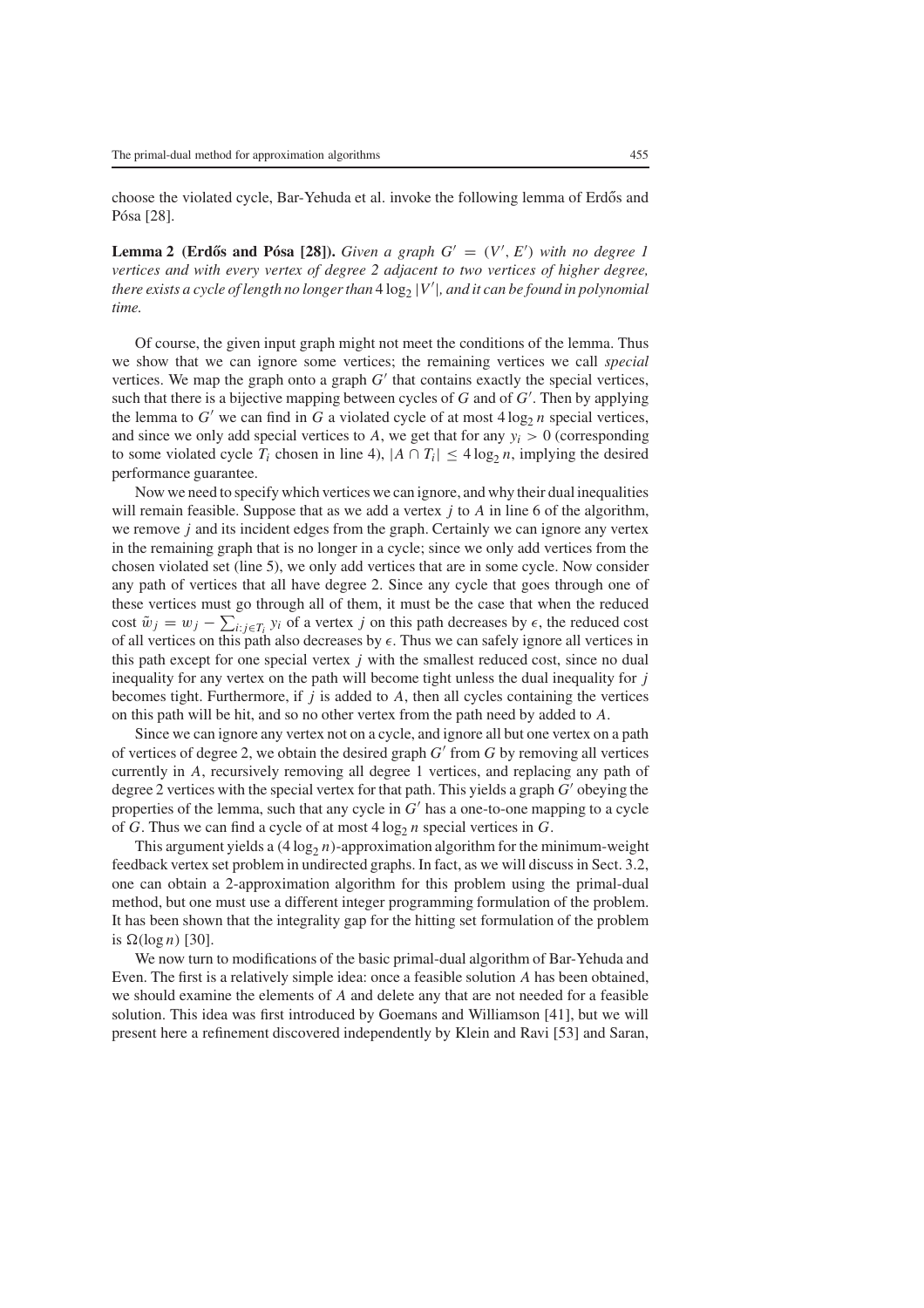$$
y \leftarrow 0
$$
  
\n $A_1 \leftarrow \emptyset$   
\n $l \leftarrow 1$  (*l* is a counter)  
\nWhile *A<sub>l</sub>* is not feasible  
\nChoose violated *T<sub>k</sub>*  
\nIncrease *y<sub>k</sub>* until  $\exists e_l \in T_k$  such that  $\sum_{i:e_l \in T_i} y_i = c_{e_l}$   
\n $A_{l+1} \leftarrow A_l \cup \{e_l\}$   
\n $l \leftarrow l + 1$   
\n $A' \leftarrow A_{l-1}$   
\nFor *j* ← *l* - 1 down to 1  
\nIf  $A' - \{e_j\}$  is still feasible  
\n $A' \leftarrow A' - \{e_j\}$   
\nReturn *A'*.

**Fig. 2.** The primal-dual algorithm with reverse delete step added

Vazirani, and Young [64]. They showed that it is useful for the analysis of the algorithm to examine the elements of *A* for possible deletion in a certain order; in particular, in the reverse of the order in which the elements of *A* were added. This part of the algorithm is sometimes called the *reverse delete*. We present the modified algorithm in Fig. 2.

To see why the reverse delete step is useful for the analysis, consider the set  $T_i$ chosen in the *l*th iteration of the algorithm. Let *Al* be the set of elements in *A* at the beginning of the *l*th iteration, let *el* be the element added in the *l*th iteration, and let *A*' be the final set returned by the algorithm. By the analysis at the beginning of the section (Equations (5) and (6)), if we can show that  $|A' \cap T_{i_l}| \leq \alpha$  for all iterations *l*, we have an  $\alpha$ -approximation algorithm. Note that since  $T_{i}$  is chosen as a violated set, it is the case that  $T_i \cap A_l = \emptyset$ , so if  $B = A' - A_l$ , then we only need prove that  $|B \cap T_i| \leq \alpha$ . Furthermore, when  $e_l$  is considered for deletion, no element  $e_i$  for  $j < l$ has been considered for deletion, so the contents of *A* at that point in time in the reverse delete step must be precisely  $A_l \cup B$ . Finally, because each element in *B* was added after the *l*th iteration, it must be the case that each of them was already considered by the reverse delete step and is necessary for the feasibility of  $A_l \cup B$ . Thus for any  $e \in B$ ,  $A_l \cup B - e$  is not a feasible solution. We call any set of elements *D* such that  $A_l \cup D$ is feasible an *augmentation* of  $A_l$ , and any augmentation *D* such that for any  $e \in D$ ,  $A_l \cup D - e$  is not feasible, a *minimal* augmentation. We have shown above that *B* is a minimal augmentation of  $A_l$ . We are trying to bound  $|B \cap T_i|$ , and certainly this is dominated by the maximum of  $|D \cap T_{i_l}|$  over all minimal augmentations *D* of  $A_l$ . Thus we have shown the following theorem.

**Theorem 1.** *If for all iterations l of the algorithm in Fig. 2,*

 $\max_{D:\text{min. aug. of }A_l} |D \cap T_{i_l}| \leq \alpha,$ 

*the algorithm is an* α*-approximation algorithm.*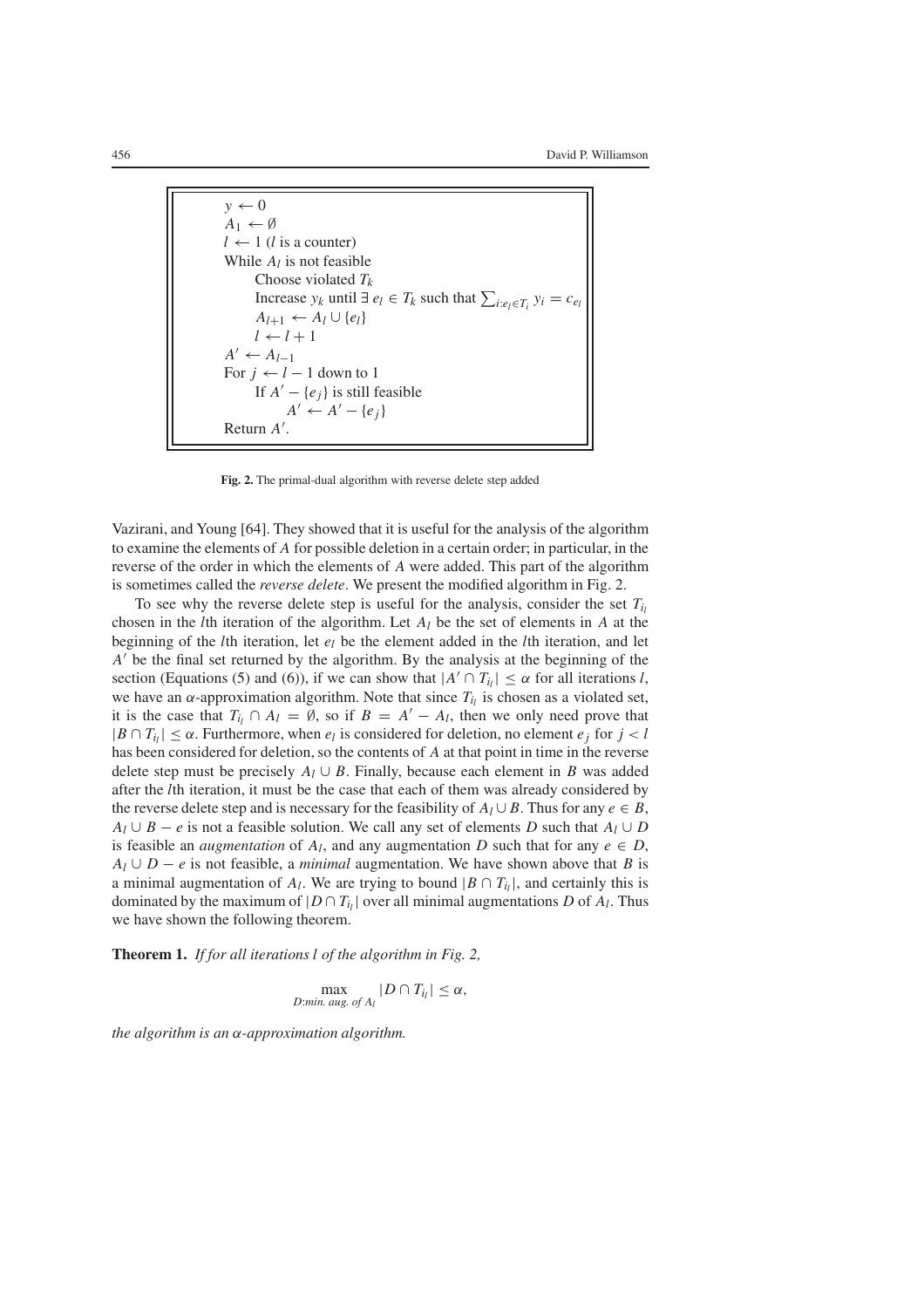To illustrate the use of this analysis, we consider the shortest*s*-*t* path problem and the minimum-cost branching problem. Recall that for the minimum-cost *s*-*t* path problem, we need to hit the sets  $T_i = \delta(S_i)$  for all sets  $S_i$  with  $s \in S_i$ ,  $t \notin S_i$ , where  $\delta(S_i)$  is the set of edges with exactly one endpoint in *Si*. To apply the primal-dual algorithm of Fig. 2, we need to specify which violated set  $T_i$  is chosen for a given infeasible solution *Al*. Here we invoke a principle that turns out to be useful for a number of problems of this sort: we choose the *minimal* violated set  $T_i = \delta(S_i)$ , where by this we mean a set  $S_i$  such that there is no other set  $S_i \subset S_i$  with  $T_i = \delta(S_i)$  also violated. For the minimum-cost *s*-*t* path problem, this principle implies that for an infeasible solution  $A_l$ , we find the connected component  $S_{li}$  containing *s* in the graph (*V*,  $A_l$ ), and choose the violated set  $T_{i} = \delta(S_{i})$ . It is not difficult to see that for any augmentation *D* of  $A_l$ , if  $|D \cap \delta(S_l)| > 1$ , then an edge of  $D \cap \delta(S_l)$  can be removed with the remaining edges still containing an *s*-*t* path. Thus for any minimal augmentation *D*, it is the case that  $|D \cap \delta(S_i)| = 1$ , which implies by the analysis of the preceding paragraph that the primal-dual method gives a 1-approximation algorithm, or an optimal algorithm, for the shortest *s*-*t* path problem. In fact, one can show that this algorithm is just Dijsktra's algorithm [23,69].

For the minimum-cost branching problem, we need to hit the sets  $T_i = \delta^-(S_i)$  for all  $S_i \subseteq V - r$ . Recall that  $\delta^-(S_i)$  is the set of arcs with their heads in  $S_i$  and their tails not in  $S_i$ . Given an infeasible set  $A_i$ , we find a strongly connected component  $S_i$ in the graph  $(V, A_l)$  which does not contain the root *r* and for which  $A_l \cap \delta^-(S_l) = \emptyset$ . We choose as our violated set  $T_{i_l} = \delta^-(S_{i_l})$ . It is not hard to show that such a strongly connected component must exist if *Al* is infeasible. Then again it is easy to see that for any augmentation *D* of *A<sub>l</sub>*, only one arc in  $D \cap \delta^-(S_i)$  is necessary, since the strong connectivity of  $S_{i_l}$  implies all the vertices of  $S_{i_l}$  can be reached through that arc. Hence for any minimal augmentation *D* of  $A_l$ ,  $|D \cap \delta^-(S_l)| = 1$ , and we again have an optimal algorithm. One can show that this algorithm is the same as Edmonds' algorithm for the minimum-cost branching problem [25].

We now introduce another modification to our primal-dual algorithm. To motivate the modification, we consider the generalized Steiner tree problem. Recall that this can be modelled by a hitting set problem in which we must hit all  $T_i = \delta(S_i)$  such that  $|S_i \cap \{s_j, t_j\}| = 1$  for some  $s_j$ - $t_j$  pair that must be connected. Suppose we try to apply the algorithm in Fig. 2 and the analysis above to this problem. As with the shortest *s*-*t* path problem, we will invoke the principle of finding a minimal violated set and choose some connected component *S<sub>il</sub>* of  $(V, A_l)$  such that  $|S_{i_l} \cap \{s_j, t_j\}| = 1$ , and choose as our violated set  $T_{ij} = \delta(S_{ij})$ . However, consider the problem in which  $s = s_1 = s_2 = \cdots = s_k$ , and  $t_1, \ldots, t_k$  are distinct vertices. Then for  $A_1 = \emptyset$ , the vertex *s* and each *tj* is a possible minimal violated set. Without loss of generality, suppose we choose the violated set  $T = \delta({s})$ . Then one possible minimal augmentation is  $D = \{(s, t_1), (s, t_2), \ldots, (s, t_k)\}\$ , and  $|D \cap T| = k$ . Thus the algorithm and analysis we have developed so far would only give a *k*-approximation algorithm.

However, if we consider the number of times this augmentation hits these minimal violated sets averaged over the number of minimal violated sets, we get something better:  $|D \cap \delta({s})| = k$ , but  $|D \cap \delta({t_i})| = 1$ , with  $k+1$  minimal violated sets, leading to an average of  $2k/(k+1) \approx 2$ . This leads to the following idea: suppose we choose multiple violated sets and increase their dual variables simultaneously and uniformly.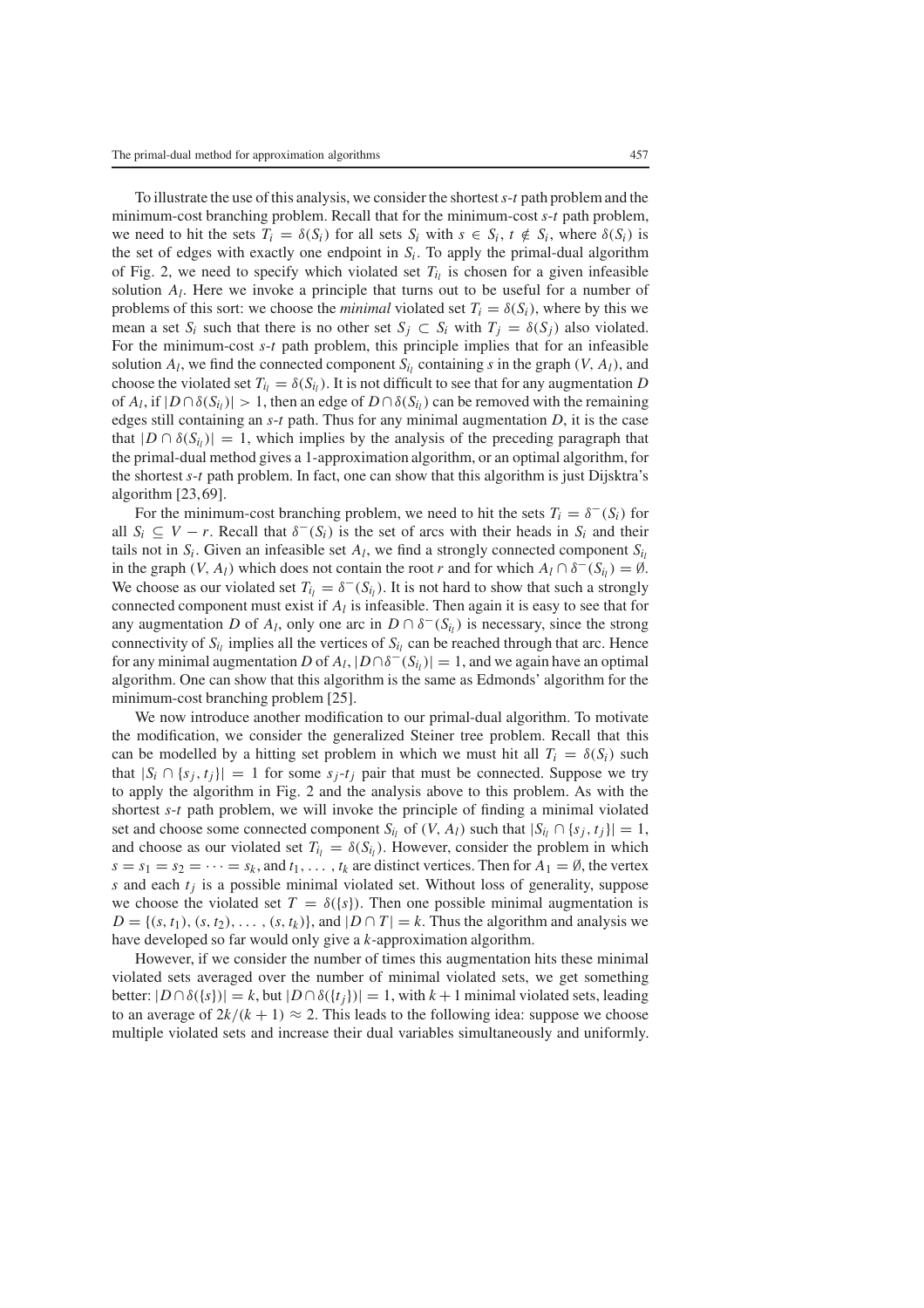$$
y \leftarrow 0
$$
  
\n $A_1 \leftarrow \emptyset$   
\n $l \leftarrow 1$  (*l* is a counter)  
\nWhile  $A_l$  is not feasible  
\nChoose a subset  $V_l$  of violated sets  
\nIncreasing  $y_k$  uniformly for all  $T_k \in V_l$  until  $\exists e_l \notin A_l$   
\nsuch that  $\sum_{i:e_l \in T_i} y_i = c_{e_l}$   
\n $A_{l+1} \leftarrow A_l \cup \{e_l\}$   
\n $l \leftarrow l + 1$   
\nA' ← A<sub>l-1</sub>  
\nFor  $j \leftarrow l - 1$  down to 1  
\nIf  $A' - \{e_j\}$  is still feasible  
\n $A' \leftarrow A' - \{e_j\}$   
\nReturn A'.

**Fig. 3.** The general primal-dual algorithm

It turns out that this gives good approximation algorithms for a number of problems, including a 2-approximation algorithm for the generalized Steiner tree problem. We give the modified algorithm in Fig 3. The idea of increasing multiple duals was introduced implicitly by Agrawal, Klein, and Ravi [1] (who did not refer to LP duality), and was made explicit by Goemans and Williamson [41]. Bertsimas and Teo [18] reduce this algorithm to the one in Fig. 2 by observing that the constraints corresponding to the multiple violated sets chosen in a given iteration can be aggregated into a single constraint, whose corresponding dual can be increased as in the previous algorithm in Fig. 2.

We now show how we can analyze the algorithm in Fig. 3 via the following theorem. Notice that this algorithm and its analysis generalize the algorithm of Fig. 2, in which only one violated set is chosen in each iteration.

**Theorem 2.** *If for every iteration l of the algorithm in Fig. 3,*

$$
\max_{D:\text{min. aug. of }A_l} \sum_{T_k \in \mathcal{V}_l} |D \cap T_k| \leq \alpha |\mathcal{V}_l|,
$$

*the algorithm is an* α*-approximation algorithm.*

Proof. Let A' be the final solution returned by the algorithm. We wish to prove that  $\sum_{e \in A'} c_e \leq \alpha \sum_{i=1}^p y_i$ . As before, we have that

$$
\sum_{e \in A'} c_e = \sum_{e \in A'} \sum_{i:e \in T_i} y_i = \sum_{i=1}^p |A' \cap T_i| y_i.
$$

So we need to prove that

$$
\sum_{i=1}^p |A' \cap T_i| y_i \leq \alpha \sum_{i=1}^p y_i.
$$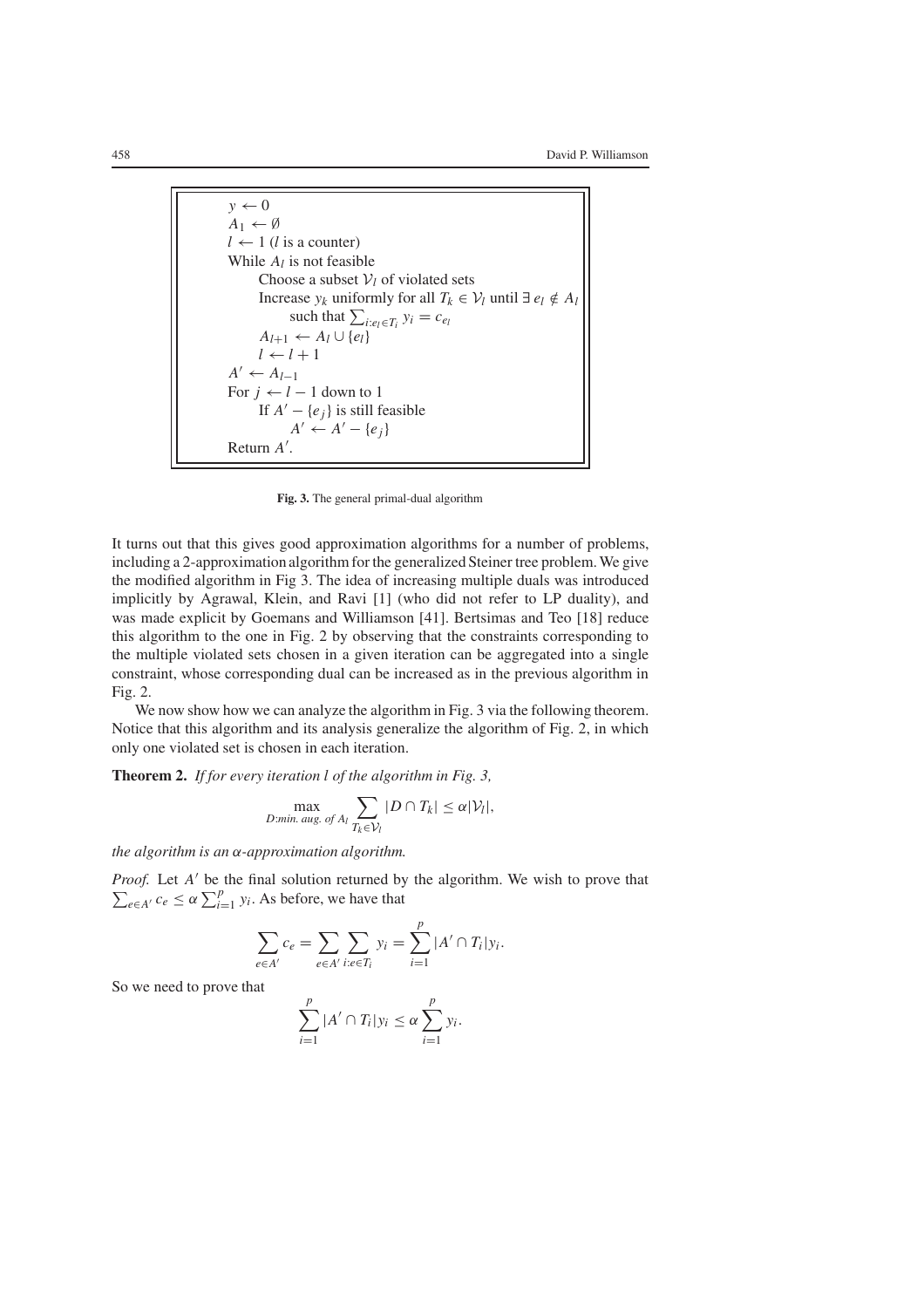Let  $\epsilon_l$  be the amount by which the duals are increased in iteration *l* of the algorithm. Then clearly, for the solution *y* at the end of the algorithm,

$$
\sum_{i=1}^p y_i = \sum_l |\mathcal{V}_l| \epsilon_l.
$$

Similarly,

$$
\sum_{i=1}^p |A' \cap T_i| y_i = \sum_{i=1}^p |A' \cap T_i| \sum_{l:T_i \in \mathcal{V}_l} \epsilon_l = \sum_l \big(\sum_{T_k \in \mathcal{V}_l} |A' \cap T_k|\big) \epsilon_l.
$$

Thus certainly the inequality follows if for all iterations *l*,

$$
\sum_{T_k\in\mathcal{V}_l}|A'\cap T_k|\leq \alpha|\mathcal{V}_l|.
$$

As in the proof of Theorem 1,  $\sum_{T_k \in \mathcal{V}_l} |A' \cap T_k|$  is dominated by

$$
\max_{D:\min.\text{ aug. of }A_l}\sum_{T_k\in\mathcal{V}_l}|D\cap T_k|.
$$

Thus the theorem follows.

To illustrate the use of the algorithm and the theorem, we show how we can obtain a 2-approximation algorithm for the generalized Steiner tree problem. As suggested above, in each iteration *l* we choose all the minimal violated sets; that is, we choose the sets  $T_i = \delta(S_i)$  for all connected components  $S_i$  in  $(V, A_i)$  such that for some *j*,  $S_i$ contains exactly one of  $s_j$  or  $t_j$ . Thus

 $V_l = \{T_i = \delta(S_i) : S_i$  a connected component of  $(V, A_l), |S_i \cap \{s_j, t_j\}| = 1$  for some *j*.

**Theorem 3.** *Using the algorithm in Fig. 3 with the choice of* V*<sup>l</sup> as given above yields a 2-approximation algorithm for the generalized Steiner tree problem.*

*Proof.* To prove this, we show that the statement of Theorem 2 holds for  $\alpha = 2$ . To do this, we consider the graph in which each connected component of  $(V, A<sub>l</sub>)$  has been shrunk to a single node; let  $V'$  be this set of vertices. Let  $D$  be any minimal augmentation of  $A_l$ , and consider the graph  $H = (V', D)$ . Note first that *H* is a forest, otherwise  $D$  is not minimal. Observe also that some of the vertices in  $V'$  correspond to connected components  $S_i$  that are in  $V_l$  and some do not. Let  $R \subseteq V'$  be the first type of vertex, which we will call red, and  $B = V' - R$  be the second type, which we will call blue. Observe that  $|R| = |V_l|$ . Also, if  $deg(v)$  is the degree of  $v \in V'$ in the graph  $H$ , and  $v$  corresponds to the connected component  $S_i$  in  $(V, A_i)$ , then  $|D \cap T_i| = |D \cap \delta(S_i)| = deg(v)$ . Thus the desired inequality

$$
\sum_{T_k \in \mathcal{V}_l} |D \cap T_k| \leq 2|\mathcal{V}_l|
$$

 $\Box$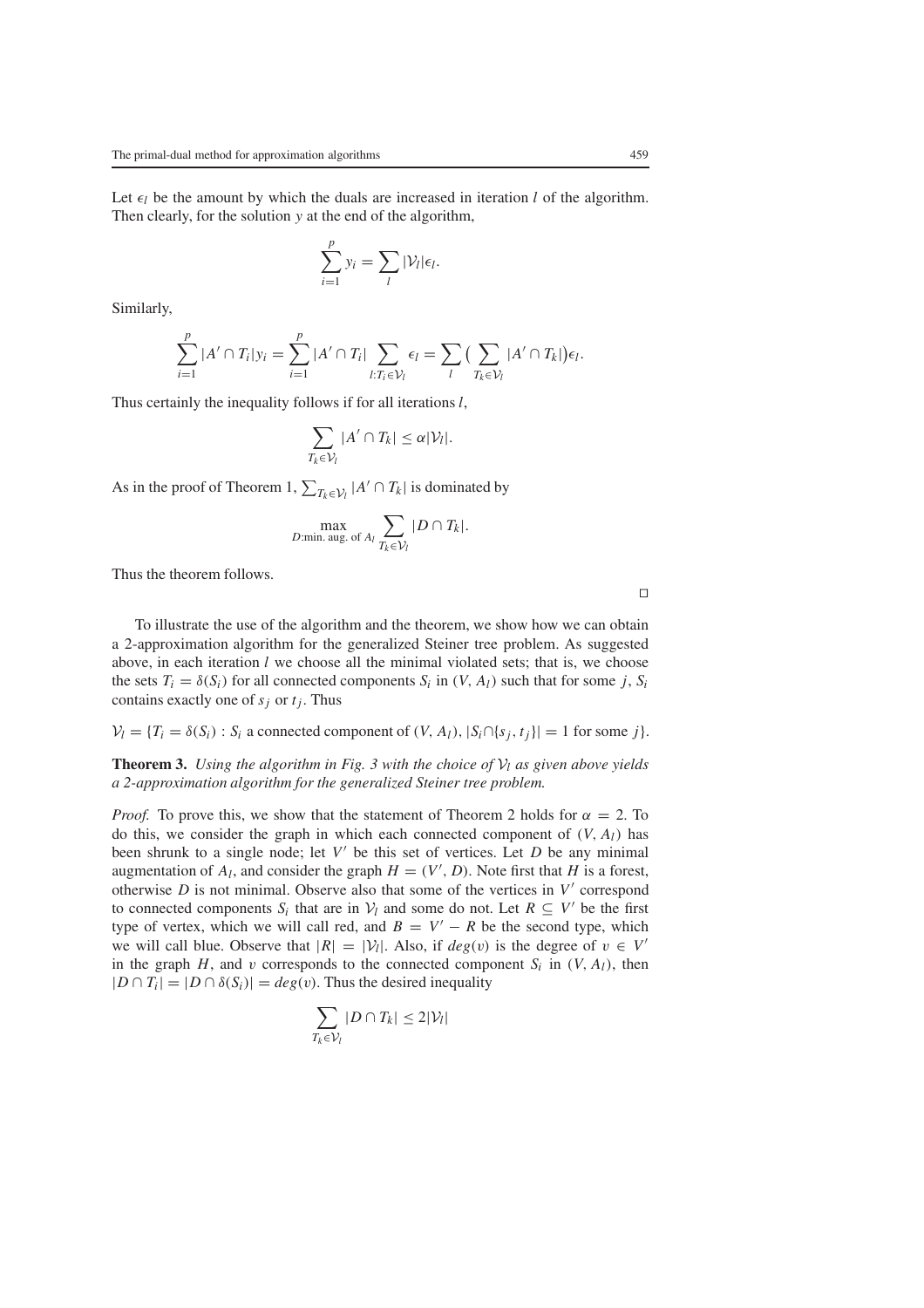reduces to proving that  $\sum_{v \in R} deg(v) \leq 2|R|$ . If we can show that no blue vertex has degree 1, then the statement would follow, since (ignoring blue vertices of degree 0),

$$
\sum_{v \in R} deg(v) = \sum_{v \in R \cup B} deg(v) - \sum_{v \in B} deg(v)
$$
  
\n
$$
\leq 2(|R| + |B|) - 2|B|
$$
  
\n
$$
= 2|R|.
$$

The inequalities follow since the sum of degrees of the vertices in the forest *H* is no more than twice the number of vertices, and every blue vertex in the sum has degree at least 2. To show that no blue vertex has degree 1, assume the opposite: let  $v$  be a blue vertex of degree 1, let  $e \in D$  be the adjacent edge in *H*, and let *S* be the connected component corresponding to v in  $(V, A<sub>l</sub>)$ . Because D is a minimal augmentation, e is necessary for feasibility. Since *e* is the only edge in  $D \cap \delta(S)$  there must be some *j* such that either *s<sub>i</sub>* or *t<sub>i</sub>* is in *S* and the other is not in *S*. But then  $T = \delta(S)$  would be in  $V_l$ , and v would be red, which is a contradiction.

 $\Box$ 

Thus the algorithm in Fig. 3 gives a 2-approximation algorithm for the generalized Steiner tree problem. The first 2-approximation algorithm for this problem was given by Agrawal, Klein, and Ravi [1]. Its use of the primal-dual method was made explicit by Goemans and Williamson [41].

Approximation algorithms for many *NP*-hard problems can be derived from the framework above, as we will see in the following section. However, it is important to remember that the algorithm and analysis given above is only one potential way of applying the primal-dual technique, the one that developed historically from papers in the 80s and early 90s. A few recent papers have used their own variations of the primal-dual method; we will discuss these in Sect. 4.

## **3. Some applications of the primal-dual framework**

In this section, we describe some of the results that can be obtained directly from the algorithm of Fig. 3 and its analysis in Theorem 2.

# *3.1. Network design problems*

The first application of the primal-dual algorithm of Fig. 3 was to network design problems. It was first applied (implicitly) to the generalized Steiner tree problem by Agrawal, Klein, and Ravi [1], and was then generalized to apply to a number of other network design problems by Goemans and Williamson [41,40], Klein and Ravi [53], Williamson, Goemans, Mihail, and Vazirani [71], Gabow, Goemans, and Williamson [36], and Goemans, Goldberg, Plotkin, Shmoys, Tardos, and Williamson [39]. This line of work is summarized in the survey of Goemans and Williamson [42].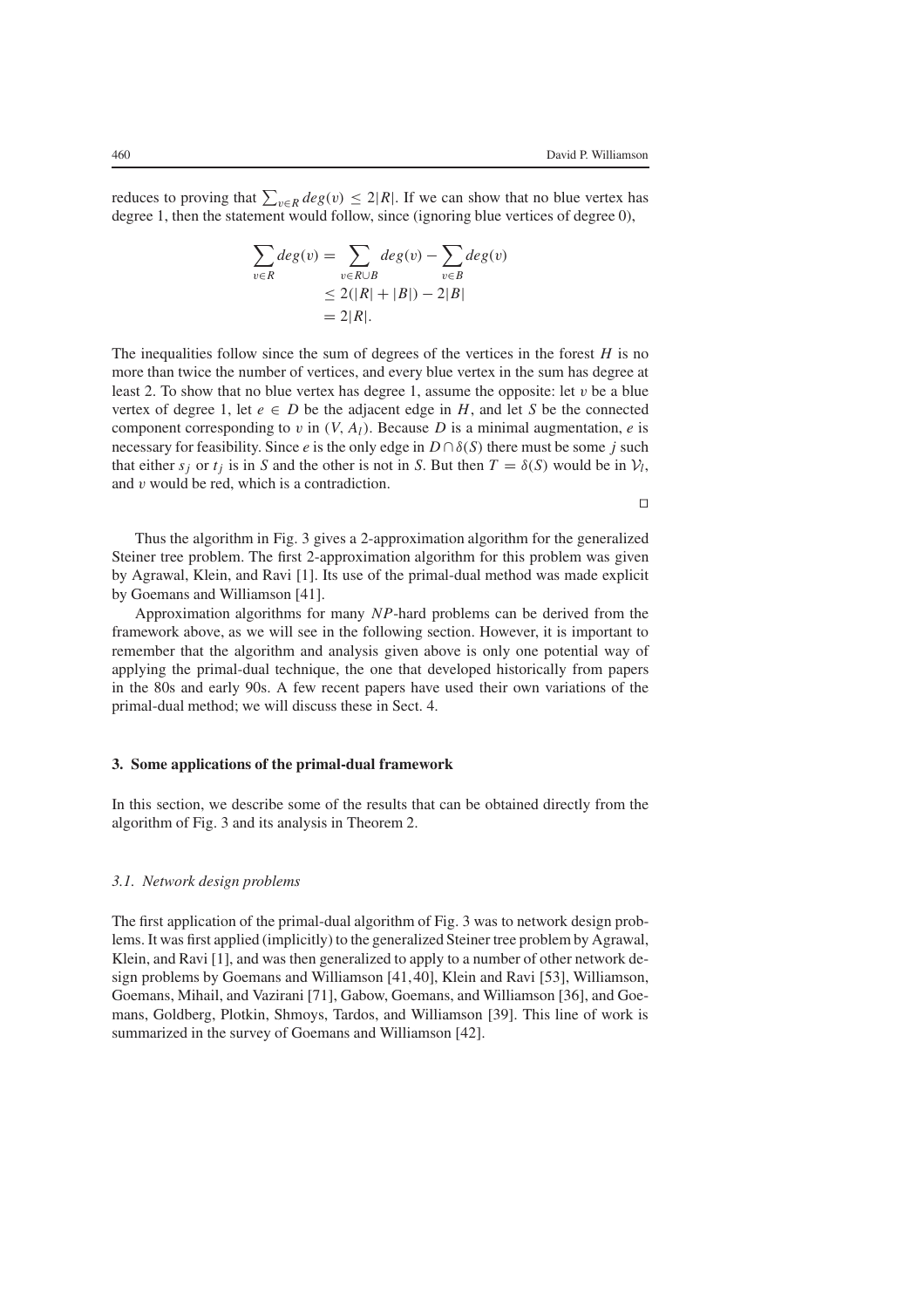Given an undirected graph  $G = (V, E)$  and nonnegative costs  $c_e$  for all  $e \in E$ , consider the following integer programming formulation:

$$
\lim \sum_{e \in E} c_e x_e
$$

subject to:

$$
(ND) \qquad \qquad \sum_{e \in \delta(S)} x_e \ge f(S) \qquad \forall S : \emptyset \ne S \subset V
$$

$$
x_e \in \{0, 1\},
$$

where  $f: 2^V \rightarrow \{0, 1\}$ . This integer program corresponds to a hitting set problem in which the edge set *E* is the set of ground elements, and we must hit all sets  $T = \delta(S)$  for which  $f(S) = 1$ . Clearly this models the generalized Steiner tree problem in the case that  $f(S) = 1$  iff  $|S \cap \{s_i, t_i\}| = 1$  for some *j*.

In fact, the integer program can be used to model a number of network design problems. It models the minimum spanning tree problem when  $f(S) = 1$  for all  $S \subseteq V$ ,  $S \neq \emptyset$ . In the *Steiner tree problem*, we are given a set of terminals  $T \subseteq V$ , and must return a minimum-cost tree connecting all the vertices in *T*. The integer program models this problem when  $f(S) = 1$  iff  $0 < |S \cap T| < |T|$ ; that is, the cut *S* separates a pair of terminals. It models the shortest *s*-*t* path problem when  $f(S) = 1$  iff  $|S \cap \{s, t\}| = 1$ . The *T*-join problem is one of finding a minimum-cost forest such that all vertices in *T* have odd degree and all other vertices have even degree (clearly, |*T*| must be even). This can be modelled by the integer program when  $f(S) = 1$  iff  $|S \cap T|$  is odd. Consider the problem of finding a minimum-cost set of edges such that every connected component has  $0(\text{mod } k)$  vertices for any k such that  $|V| \equiv 0(\text{mod } k)$ . We call this a tree partitioning problem, and it can be modelled by the integer program by setting  $f(S) = 1$ iff  $|S| \not\equiv 0 \pmod{k}$ .

All of the functions *f* used for these problems are *proper*functions. We say a function *f* :  $2^V$  → N is proper if  $f(V) = 0$ ,  $f(S) = f(V - S)$  for all  $S \subseteq V$ , and for any disjoint *A* and *B*,  $f(A \cup B) < \max(f(A), f(B))$ . Goemans and Williamson [41] show that the algorithm in Fig. 3 gives a 2-approximation algorithm for (*ND*) for any proper function with range {0, 1}. To apply the algorithm, they use the principle of finding minimal violated sets, which for any infeasible solution *A* is the set of connected components *C* of  $(V, A)$  such that  $f(C) = 1$ . That is, in every iteration *l* of the algorithm  $V_l = \{T_i = \delta(S_i) : S_i$  a connected component of  $(V, A_l)$ ,  $f(S_i) = 1\}$ . We can apply Theorem 2 with  $\alpha = 2$  to show that this gives us a 2-approximation algorithm. In fact, the proof of this is almost identical to the proof above of Theorem 3 for the generalized Steiner tree problem. We only need to modify the last part of the proof to show that for any proper function, no blue node has degree 1; we leave this as an exercise for the reader. This algorithm can be implemented in  $O(n^2 \log n)$  time for these problems using simple data structures, and somewhat faster running times by using more complicated data structures (see Klein [54], Gabow et al. [36]).

Thus we get a number of 2-approximation algorithms for various problems. For the minimum spanning tree, we get an optimal algorithm, since in this case the primal-dual algorithm emulates Kruskal's algorithm [55]. In the case of the Steiner tree problem,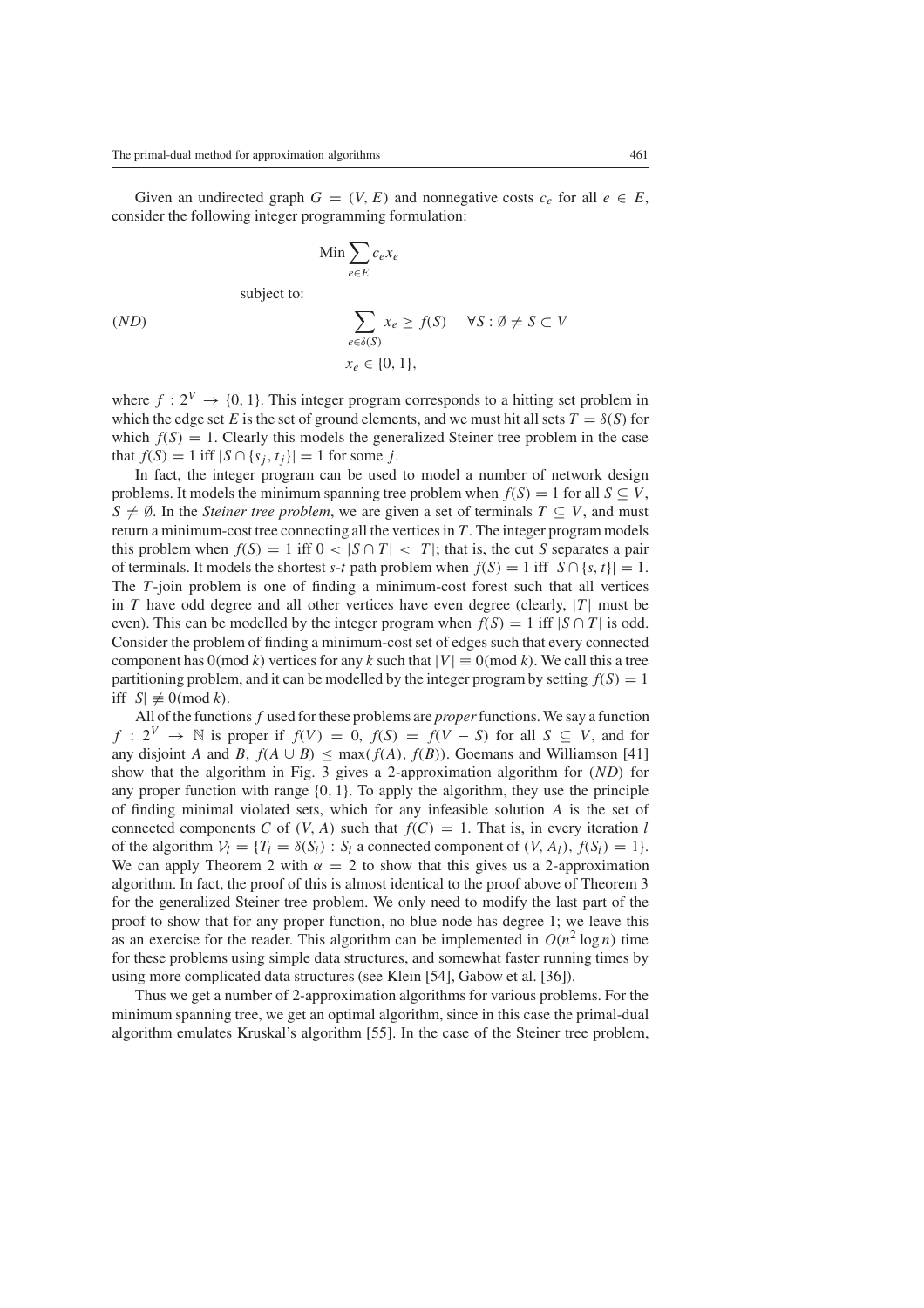we get an algorithm which emulates a number of previously known 2-approximation algorithms for the Steiner tree problem (see the survey of Winter [72]). In the case of the shortest *s*-*t* path problem, we get an optimal algorithm. In the case of the *T*-join problem, a polynomial-time algorithm is known, due to Edmonds and Johnson [26]. The primal-dual algorithm gives a 2-approximation algorithm with a running time faster than the best known running time of the Edmonds-Johnson algorithm on dense graphs. And in the case of the tree partitioning problem, we get a 2-approximation algorithm. In fact, given that edge costs obey the triangle inequality, we can use this algorithm to get approximation algorithms for a number of other problems. By partitioning the graph into trees of even size (using  $k = 2$ ), we can obtain a matching of the graph by doubling each tree, shortcutting the tree to a tour of its vertices, then choosing the cheaper of the two matchings imposed by the tour. This gives us a 2-approximation algorithm of the minimum-cost perfect matching problem whose running time is faster than the best known matching algorithm on dense graphs. Williamson and Goemans [70] have implemented the matching algorithm and found that it is typically within 4% of optimal.

In a similar manner, we can get 2-approximation algorithms in the case that the function  $f: 2^V \rightarrow \{0, 1\}$  is *downwards monotone* [40]. We say that *f* is downwards monotone if  $f(S) \leq f(T)$  for all  $S \supseteq T \neq \emptyset$ . We can use this to model the problem of partitioning the graph into trees each of which has at least *k* vertices (with  $f(S) = 1$  if  $0 < |S| < k$ ), and some location-design and location-routing problems [40].

The most sophisticated use of the primal-dual method for network design problems is an approximation algorithm that works for any proper function *f* . One problem that can be modelled by (*ND*) with such a function is the *survivable network design problem* (SNDP). In this problem, a value  $r_{ij}$  is given for every pair of nodes *i*, *j*, and one must find a minimum-cost set of edges such that for every *i*, *j* pair there are at least  $r_{ij}$  edge-disjoint paths between  $i$  and  $j$ . This problem arises in the design of low-cost fault-tolerant networks, since it implies that *i* and *j* will still be connected even after  $r_{ij}$  − 1 edge failures. By using the function  $f(S) = \max_{i \in S, i \notin S} r_{ij}$ , the integer program (*ND*) models the SNDP. Work on approximation algorithms for (*ND*) with any proper function started with a paper of Klein and Ravi [53], who gave a 3-approximation algorithm in the case that the proper function has range {0, 2}. Williamson, Goemans, Mihail, and Vazirani [71] gave the first approximation algorithm for general proper *f* ; it has performance guarantee 2*k*, where  $k = \max_{S} f(S)$  (for SNDP  $k = \max_{i,j} r_{ij}$ ). Goemans, Goldberg, Plotkin, Shmoys, Tardos, and Williamson [39] improved this to a 2*H<sub>k</sub>*-approximation algorithm, where  $H_n = 1 + \frac{1}{2} + \cdots + \frac{1}{n}$ .

All of these algorithms use the primal-dual method in a sequence of *k phases*. To illustrate, we consider the algorithm of Goemans et al. Let *F* be the set of edges selected in phases 1 through  $j - 1$ , and suppose we are now in phase *j*. In phase *j*, we form a hitting set problem in which we must hit all sets  $T = \delta(S)$  with maximum *deficiency*, where the deficiency of a set *S* is  $f(S) - |\delta(S) \cap F|$ . We use the algorithm of Fig. 3 to produce a set of edges *A* . We add these to *F*, and start the next phase. Notice that each phase reduces the maximum deficiency by at least one, so that the maximum deficiency is at most  $k - j + 1$  in phase *j*. Initially the deficiency is *k*, and when the deficiency of all sets is nonpositive, we have a feasible solution since *F* will contain at least *f*(*S*) edges from δ(*S*) for each *S*. Roughly speaking, because the optimal solution to the SNDP has at least  $k - j + 1$  edges of  $E - F$  hitting each set of maximum deficiency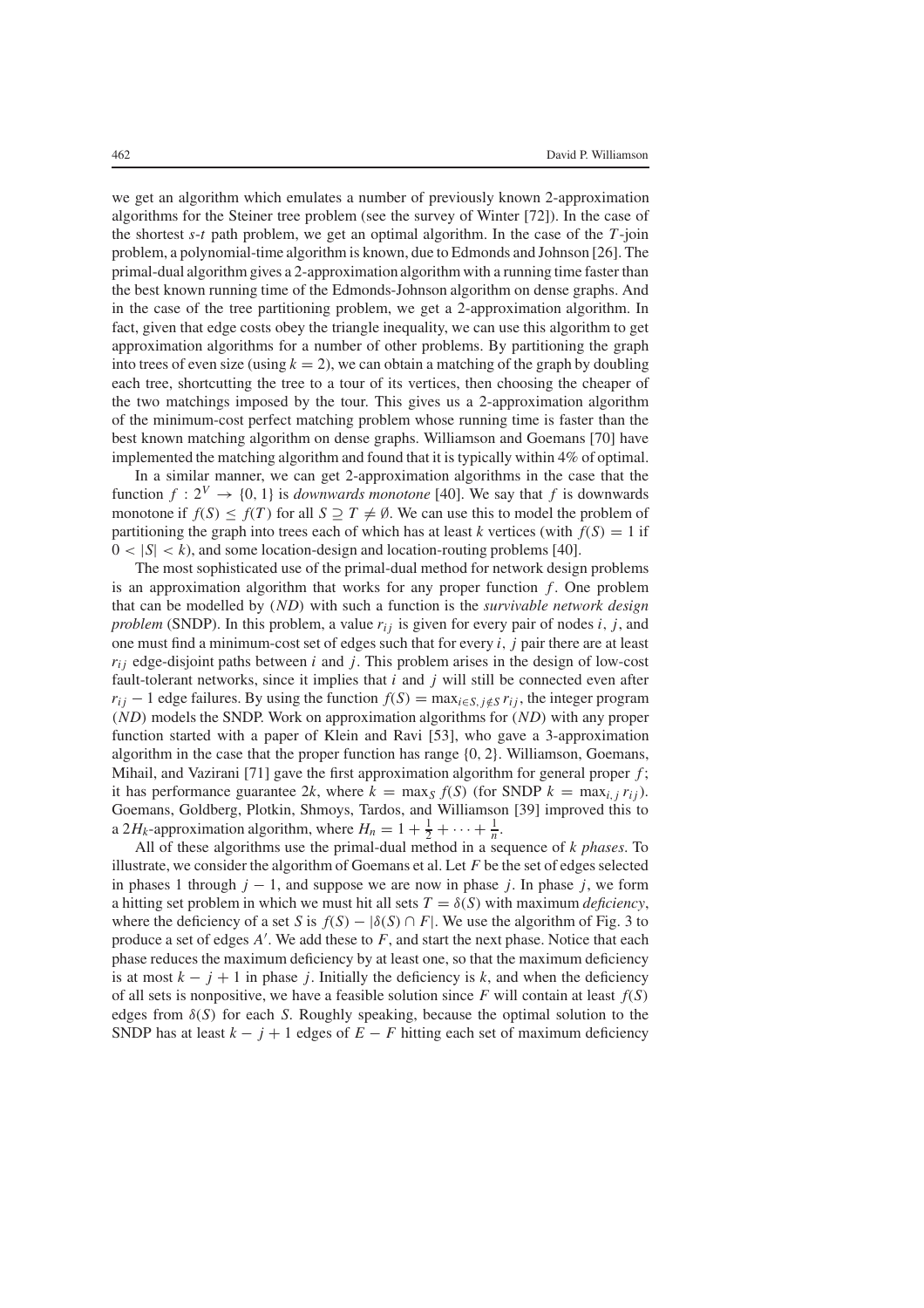in phase *j*, the optimal solution to the hitting set problem in phase *j* costs at most  $\frac{1}{k-j+1}$  times the optimum solution to SNDP. Goemans et al. prove that the primal-dual algorithm gives a hitting set solution of no more than twice the hitting set optimal. Thus the cost of the overall set of edges *F* the algorithm produces is at most  $\sum_{j=1}^{k} \frac{2}{k-j+1}$ times the SNDP optimal, for a  $2H_k$ -approximation algorithm. Goemans et al. [39] show that their algorithm extends to the case of *weakly supermodular* functions *f* , a generalization of proper functions, when the minimally violated sets can be found in polynomial time (as they can for proper  $f$ ); a function  $f$  is weakly supermodular if  $f(V) = 0$  and for all  $A, B \subseteq V$ , either  $f(A) + f(B) \le f(A \cap B) + f(A \cup B)$  or  $f(A) + f(B) \le f(A - B) + f(B - A).$ 

Mihail, Shallcross, Dean and Mostrel [58] implemented a variation of this algorithm for use in a telephone network design toolkit, and found that it works well in practice.

Recently, Jain [49] gave a non-primal-dual 2-approximation algorithm for (*ND*) for any weakly supermodular function *f* (assuming a certain polynomial-time separation oracle for *f*) by showing that any basic solution to the LP relaxation will always contain some  $e \in E$  for which  $x_e \geq 1/2$ . The performance guarantee is obtained by rounding the value for this edge up to 1, then recursing on the remaining subproblem.

Although the performance guarantee of Jain's algorithm is much stronger than that given for the primal-dual algorithm above, the primal-dual algorithm is still of interest. Jain's algorithm requires solving the linear programming relaxation of (*ND*) with the integer constraints  $x_e \in \{0, 1\}$  replaced by  $0 \le x_e \le 1$ , which is a nontrivial computational task. The primal-dual algorithm is likely to be more efficient in practice.

#### *3.2. Feedback vertex set problems*

Another application of the primal-dual method has been to feedback vertex set problems, as we saw in Sect. 2. However, as we remarked in that section, the integrality gap for the hitting set formulation of the problem is at least  $\Omega(\log n)$ , and so we will not be able to obtain better performance guarantees unless we consider special cases of the problem, or different integer programming formulations. We consider both in turn in this section.

Goemans and Williamson [43] consider feedback vertex problems in planar graphs. They consider a class of hitting set problems, in which one must hit a select set of cycles  $\mathcal C$  of a graph. Their class includes the feedback vertex set problem, the feedback vertex set problem in directed graphs (in which  $C$  is the set of directed cycles), the subset feedback vertex set problem (in which one is given a set of vertices *S*, and C is the set of cycles which contain some vertex of *S*), and the graph bipartization problem (in which  $\mathcal C$  is the set of odd cycles; thus removing a solution set of vertices causes the remaining graph to be bipartite). They apply the algorithm of Fig. 3 to these problems to obtain  $\frac{9}{4}$ -approximation algorithm for these problems. To choose the collection of violated sets in the algorithm, they consider the *face-minimal* violated sets. Suppose each time the algorithm selects a vertex to add to *A*, we remove the vertex and incident edges from the graph, leaving a planar graph. Given a plane embedding, for any simple cycle  $C \in \mathcal{C}$ , let  $F(C)$  be the set of faces of the graph interior to *C*. Then we say  $C \in \mathcal{C}$  is face-minimal if there is no  $C' \in \mathcal{C}$  such that  $F(C') \subset F(C)$ . The class of cycles  $\mathcal{C}$  is such that in the collection of face-minimal cycles  $\mathcal{F} F(C) \cap F(C') = \emptyset$  for any two distinct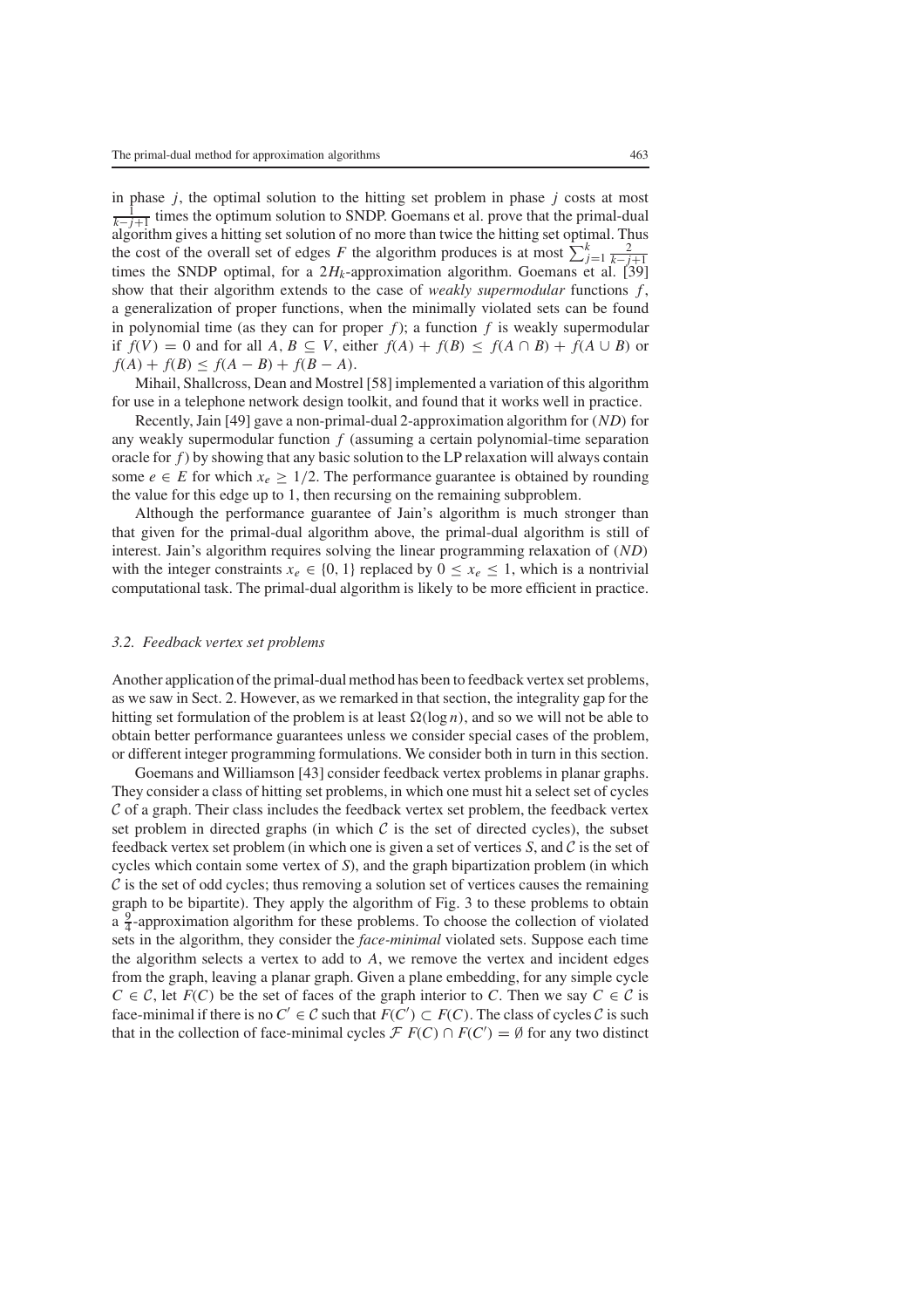$C, C' \in \mathcal{F}$ ; the reader can verify this for the four problems given above. Goemans and Williamson [43] show that for any minimal solution *D* to these hitting set problems (that is, for any  $v \in D$ ,  $D - v$  does not hit all cycles in  $C$ )

$$
\sum_{C \in \mathcal{F}} |C \cap D| \leq 3|\mathcal{F}|,
$$

giving a 3-approximation algorithm for these problems in planar graphs via Theorem 2. By carefully selecting a subset  $\mathcal{F}' \subseteq \mathcal{F}$ , they are able to replace the factor of 3 with  $\frac{9}{4}$ , leading to the claimed approximation algorithms.

Becker and Geiger [15] and Bafna, Berman, and Fujito [6] independently gave the first 2-approximation algorithms for the feedback vertex set problem in general undirected graphs. Because it will simplify our exposition somewhat, we will focus on the algorithm of Bafna et al. Their algorithm chooses vertices in a series of iterations, building up a feasible solution, and then removes excess vertices in a reverse delete step as in the algorithms of Figs. 2 and 3. In a given iteration, the algorithm first checks to see whether the graph contains any *semi-disjoint* cycles. A semi-disjoint cycle is a cycle in which at most one vertex has degree greater than two. If the graph has a semi-disjoint cycle, the algorithm selects the cheapest vertex from the cycle. Otherwise, the algorithm selects the vertex that minimizes the ratio of weight to the vertex's degree minus one; that is, it chooses the arg min<sub>v∈</sub>*V*  $\frac{w_v}{d(v)-1}$ , where  $d(v)$  is the degree of the vertex. It then reduces the weight of every vertex in the graph by  $\epsilon = \min_{v \in V} \frac{w_v}{d(v) - 1}$ . After the vertex is selected, it and all incident edges are removed from the graph, and all degree 1 vertices and incident edges are removed until none are left.

Chudak, Goemans, Hochbaum, and Williamson [20] have shown that this algorithm can be viewed as a primal-dual algorithm on a different integer programming formulation of the feedback vertex set problem. Here we give the formulation and show how a primaldual algorithm is equivalent. To get the integer program, we first need the following lemma.

**Lemma 3.** For any feedback vertex set F of a graph  $G = (V, E)$ ,

$$
\sum_{v \in F} (d(v) - 1) \ge |E| - |V| + 1.
$$

*Proof.* By the definition of a feedback vertex set, the removal of *F* leaves an acyclic graph. Therefore, once *F* and edges incident to *F* are removed from the graph, at most  $|V| - |F| - 1$  edges remain. We remove at most  $\sum_{v \in F} d(v)$  edges from the graph. Therefore, we have that  $|E| \leq (|V| - |F| - 1) + \sum_{v \in F} d(v)$ , and rearranging terms gives the statement of the lemma.

 $\Box$ 

Note that the lemma must still hold for the graph induced by any subset of vertices *S*; that is, if  $G[S] = (V, E[S])$  is the graph induced by the subset of vertices *S*, and  $d_S(v)$ is the degree of vertex  $v$  in  $G[S]$ , then for any feedback vertex set  $F$ , we have that  $\sum_{v \in F} (d_S(v) - 1) \geq |E[S]| - |S| + 1$ . We can use this to get the following integer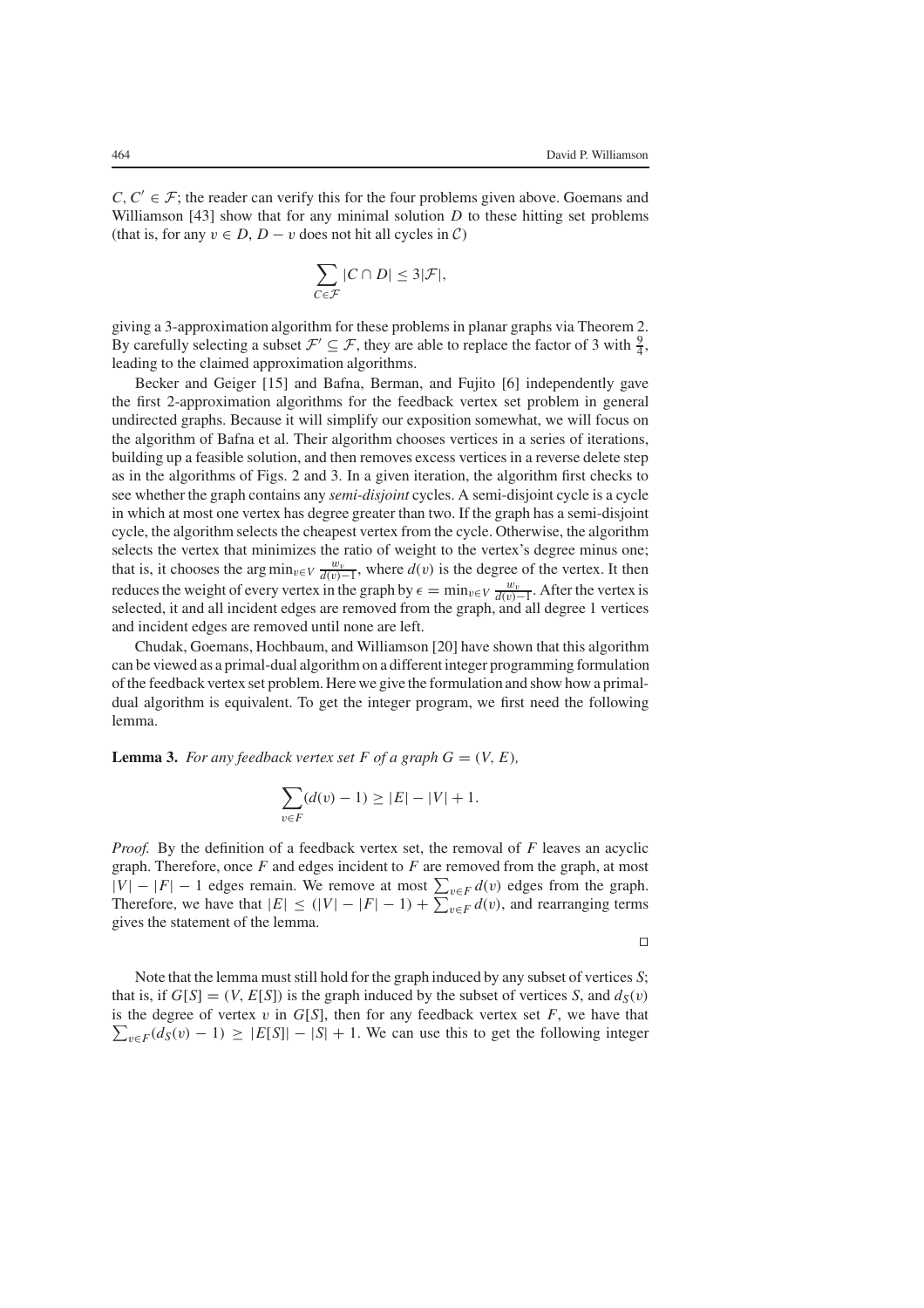programming formulation of the problem:

$$
\lim \sum_{v \in V} w_v x_v
$$
  
subject to:

(FVS)  
\n
$$
\sum_{v \in S} (d_S(v) - 1)x_v \ge b(S) \quad S \subseteq V
$$
\n
$$
x_v \in \{0, 1\} \quad v \in V,
$$

where  $b(S) = |E[S]| - |S| + 1$ . By the reasoning above, any feedback vertex set gives a feasible solution to the integer program (*FVS*). We can also show that any feasible solution *x* to (*FVS*) must be a feedback vertex set. Suppose not, and suppose there is some cycle *C* such that  $x_v = 0$  for all  $v \in C$ . Consider the constraint of the integer program corresponding to *C*. Since there are at least |*C*| edges in *E*[*C*] (since it contains a cycle), the right-hand side of the constraint is at least 1, while the left-hand side is 0, which contradicts the feasibility of *x*.

We now give a primal-dual algorithm for the problem based on this integer programming formulation. First, we give the dual of a linear programming relaxation of (*FVS*):

$$
\begin{aligned}\n\text{Max } &\sum_{S} b(S)y_{S} \\
\text{subject to:} \\
(FVS - D) &\qquad \qquad &\sum_{S:v \in S} (d_{S}(v) - 1)y_{S} \le w_{v} \qquad v \in V \\
y_{S} \ge 0 &\qquad S \subseteq V.\n\end{aligned}
$$

We give the primal-dual algorithm in Fig. 4. It follows precisely the same format as the algorithm of Fig. 2; here we increase the dual variable corresponding to a semi-disjoint cycle (if one exists) or the dual variable corresponding to the vertex set of the remaining graph. When some dual constraint becomes tight, we add the corresponding vertex to our solution. It is not difficult to see that the vertex selected by the primal-dual algorithm is exactly the same as that selected by the Bafna et al. algorithm. The cost of the vertices returned is

$$
\sum_{v \in F'} w_v = \sum_{v \in F'} \sum_{S: v \in S} (d_S(v) - 1) y_S = \sum_{S} \sum_{v \in S \cap F'} (d_S(v) - 1) y_S.
$$

To obtain a performance guarantee of 2, we wish to show that

$$
\sum_{S} \sum_{v \in S \cap F'} (d_S(v) - 1) y_S \le 2 \sum_{S} b(S) y_S,
$$

since the right-hand side is twice the dual objective function. We can do this if we can show that for any *S* such that  $y_S > 0$ ,  $\sum_{v \in S \cap F'} (d_S(v) - 1) \le 2b(S)$ . By the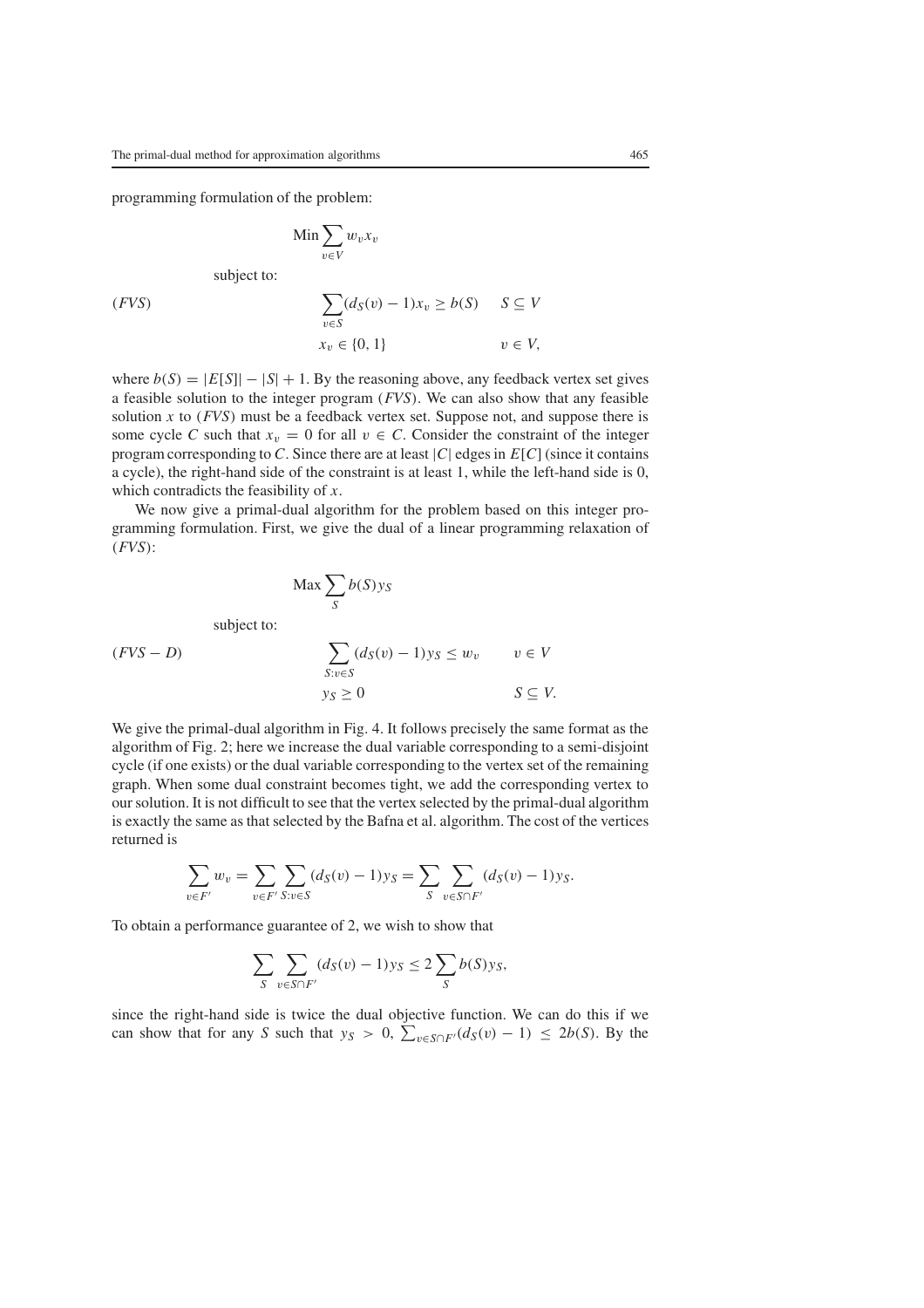$y \leftarrow 0$  $F \leftarrow \emptyset$  $l \leftarrow 0$  $V' \leftarrow V$ ;  $E' \leftarrow E$ While *F* is not feasible  $l \leftarrow l + 1$ Recursively remove degree one vertices and edges from *V* and *E* If (*V* , *E* ) contains a semi-disjoint cycle *C*  $S \leftarrow C$ Else  $S \leftarrow V'$ Increase *y<sub>S</sub>* until  $\exists v_l \in S : \sum_{T : v_l \in T} (d_T(v_l) - 1) y_T = c_{v_l}$  $F \leftarrow F \cup \{v_l\}$ Remove  $v_l$  from  $V'$  and attached edges from  $E'$ . For  $j \leftarrow l$  downto 1 If  $F - \{v_i\}$  is feasible then  $F \leftarrow F - \{v_i\}$  $F' \leftarrow F$ Output  $F'$  (and  $y$ )

**Fig. 4.** A primal-dual version of the Bafna-Berman-Fujito algorithm for the feedback vertex set problem

properties of the reverse delete, it can be shown that  $S \cap F'$  is a minimal feedback vertex set for *G*[*S*]. If *S* is a semidisjoint cycle, clearly the inequality holds since a minimal feedback vertex set for *G*[*S*] consists of a single vertex v,  $d_S(v) - 1 = 1$ , and  $b(S) = 1$ . Now suppose *S* is the vertex set of a graph which contains no semidisjoint cycle. Then the performance guarantee of 2 for the algorithm is implied by the following lemma.

**Lemma 4 (Bafna et al. [6], Chudak et al. [20]).** *For any minimal feedback vertex set F* of a graph  $G = (V, E)$  *which contains no semidisjoint cycles,* 

$$
\sum_{v \in F} (d(v) - 1) \le 2b(V).
$$

Fujito [35] has extended this work to a primal-dual algorithm for node-deletion problems for *hereditary* graph properties derived from matroids. A property is hereditary if for any graph *G* that has the property, every subgraph of *G* also has the property. The property is derived from a matroid if the edge subsets satisfying the property correspond to independent sets of some matroid. Fujito studies the problem of deleting a minimumweight set of nodes so that the remaining graph satisfies such a property. Consider the property of having no cycles: certainly this is hereditary, and it derives from the graphic matroid. The feedback vertex set problem is the corresponding node deletion problem. Fujito shows that if  $r^d$  is the rank function of the dual matroid, the following is an integer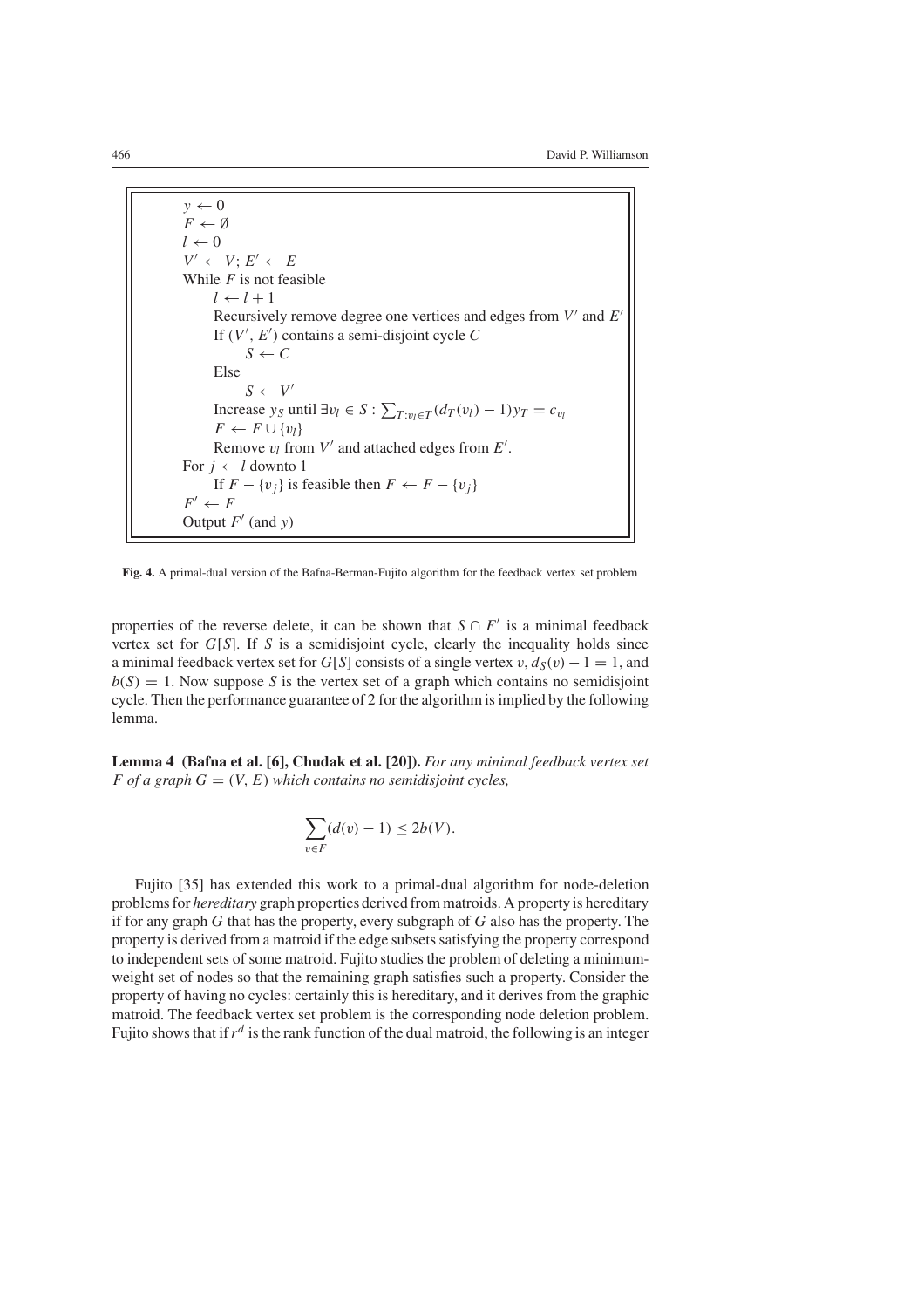programming formulation of the problem:

$$
\begin{aligned}\n\text{Min} & \sum_{v \in V} w_v x_v \\
\text{subject to:} \\
& \sum_{v \in S} r^d(\delta(v)) x_v \ge r^d(E[S]) \qquad S \subseteq V \\
& x_v \in \{0, 1\} \qquad v \in V.\n\end{aligned}
$$

Note that in the case of the graphic matroid,  $r^d(E[S]) = |E[S]| - |S| + c(G[S])$ , where  $c(G[S])$  is the number of connected components of *S*, and  $r^d(\delta(v))$  is the degree of  $v$  minus the number of blocks containing  $v$ . Thus Fujito's integer program is almost the same as (*FVS*). He also gives a primal-dual 2-approximation algorithm for the feedback vertex set problem (as well as some others), and it is somewhat simpler than the one above in that the algorithm does not need a separate case for semi-disjoint cycles.

#### *3.3. Prize-collecting problems*

In this section, we consider a variation of *prize-collecting* problems introduced by Balas [8]. We will focus on the *prize-collecting Steiner tree problem* (PCST). In this problem we are given an undirected graph  $G = (V, E)$ , nonnegative costs on edges  $c_e$ , a root vertex *r*, and nonnegative penalties  $\pi_i$  on the vertices *i*. The goal is to find a tree *T* which includes *r* such that the cost of the edges in *T* plus the cost of the penalties of vertices not in *T* is minimized. Johnson, Minkoff, and Phillips [52] study this problem in the context of deciding which customers to connect to a cable system, forgoing the profits of customers who are not connected. The objective function given above minimizes the total cost of the cables and total profit lost.

The problem can be modelled as a hitting set problem in the following way. We have two different types of ground elements: each edge *e* is a ground element, and each subset  $X \subseteq V - r$  is also a ground element. The cost of each edge is  $c_e$ , and the cost of a subset *X* is  $\pi(X) = \sum_{i \in X} \pi_i$ . For all  $S \subseteq V - r$ , we must hit the set  $\delta(S) \cup \{X : X \supseteq S\}$ ; that is, either we must select an edge of  $\delta(S)$ , or we must choose some subset *X* that is a superset of *S*. We can show that this models the prize-collecting Steiner tree problem. If we have a tree *T* that is a solution for the PCST spanning the vertices  $V(T)$ , we can get a solution to the hitting set problem of no greater cost by including all edges from *T* and the subset *X* of the vertices  $V - V(T)$ . Clearly this hits all sets  $S \subseteq V - V(T)$ , and all other subsets  $S \subseteq V - r$  must include some vertices of T, and thus  $\delta(S)$  is hit by some edge of *T*. Similarly, given a solution to the hitting set problem, we construct a solution to PCST of no greater cost by taking as our tree *T* any tree spanning the connected component containing *r*. The hitting set solution must contain some  $X \supseteq V - V(T)$ to hit the set  $S = V - V(T)$ , and thus the cost of the hitting set solution includes the penalties on vertices not spanned by *T*.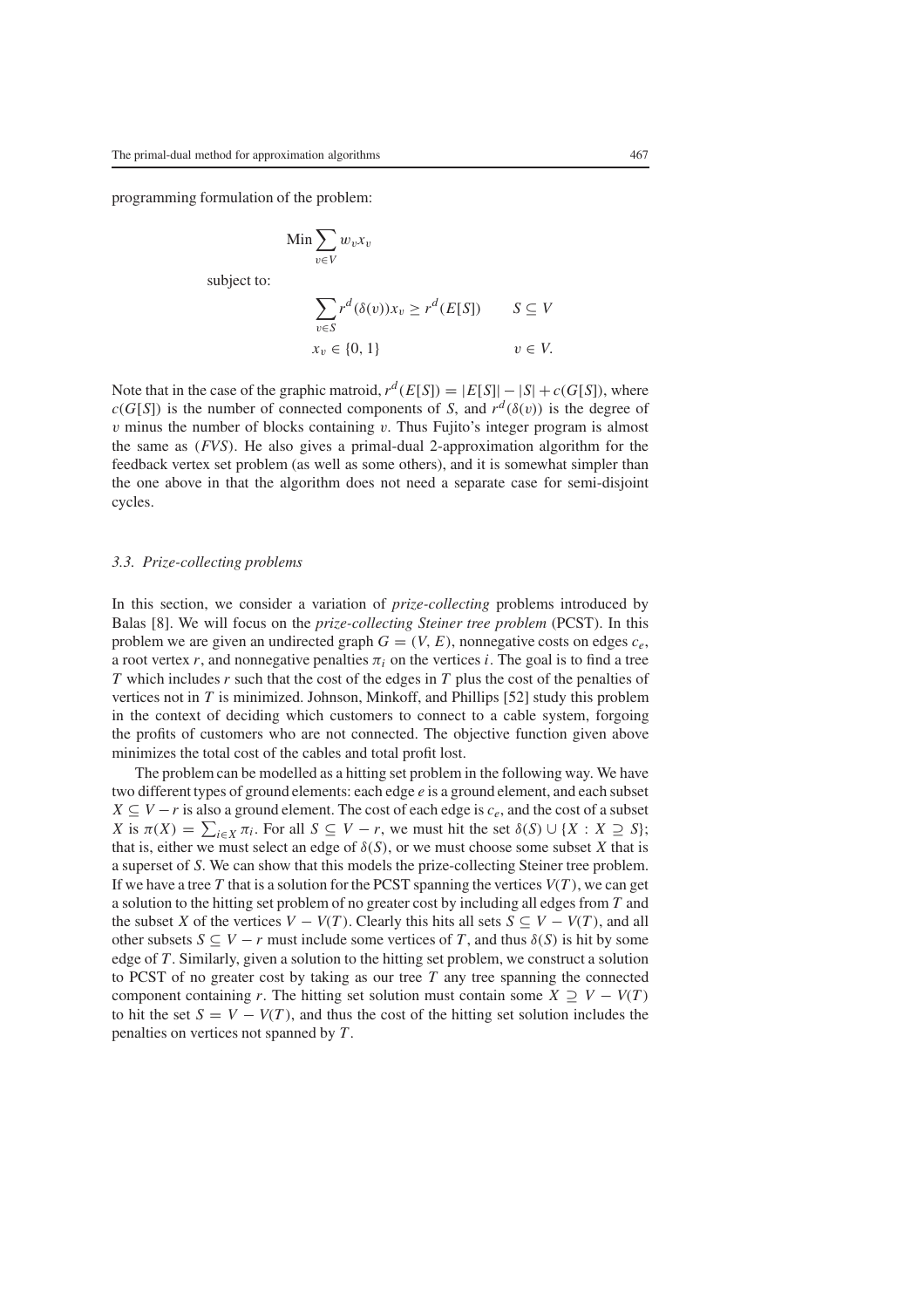Thus we can model the PCST by the following integer program:

$$
\operatorname{Min} \sum_{e \in E} c_e x_e + \sum_{X \subseteq V} \pi(X) z_X
$$

subject to:

$$
\sum_{e \in \delta(S)} x_e + \sum_{X:X \supseteq S} z_X \ge 1 \qquad S \subseteq V - r
$$
  

$$
x_e \in \{0, 1\}
$$
  

$$
z_X \in \{0, 1\}
$$
  

$$
X \subseteq V.
$$

Taking the dual of the linear programming relaxation, we obtain:

$$
\operatorname{Max} \sum_{S \subseteq V - r} y_S
$$

subject to:

$$
\sum_{S: e \in \delta(S)} y_S \le c_e \qquad e \in E
$$
  

$$
\sum_{S: S \subseteq X} y_S \le \pi(X) \qquad X \subseteq V
$$
  

$$
y_S \ge 0 \qquad S \subseteq V - r.
$$

We can apply the algorithm of Fig. 3 and the analysis of Theorem 2 in a more or less straightforward fashion to obtain a 2-approximation algorithm for the PCST. Notice that the two types of ground elements in the hitting set formulation lead to two different types of packing constraints in the dual, one on edges and one on subsets of vertices. Thus as we increase dual variables, either an edge constraint can become tight (in which case we add the edge to our current solution), or a subset constraint can become tight (in which case we add the subset to our current solution). The minimal violated sets chosen in the algorithm of Fig. 3 are connected components *C* of the set of selected edges such that  $r \notin C$  and such that the subset C itself has not been selected by the algorithm (since then the primal constraint corresponding to the set *C* is not violated). One can use the analysis of Theorem 2 to show the following:

**Theorem 4 (Goemans and Williamson [41]).** *The algorithm of Fig. 3 returns a tree T, a set of unspanned vertices X, and a feasible dual solution y such that*

$$
\sum_{e \in T} c_e + 2 \sum_{i \in X} \pi_i \le 2 \sum_{S \subseteq V - r} y_S.
$$

Johnson, Minkoff, and Phillips [52] have implemented this algorithm and found that it is usually within 5% of optimal on the instances they examined.

The algorithm for PCST can be used as a subroutine to obtain a 2-approximation algorithm for the *prize-collecting traveling salesman problem*, in which we must find a tour containing *r* that minimizes the cost of the tour plus the sum of the penalties of the vertices not visited by the tour.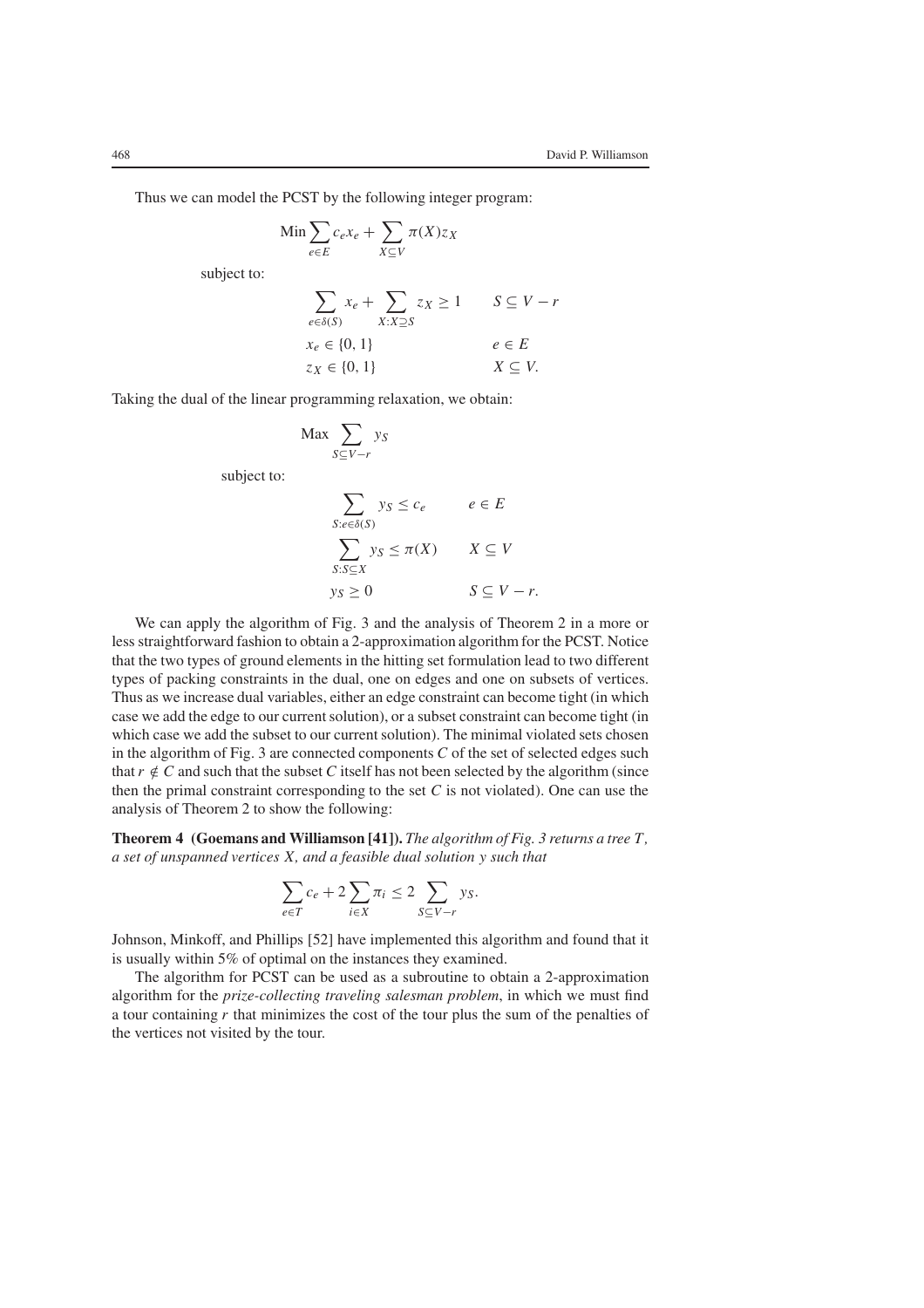## **4. Recent developments of the primal-dual method**

We now turn to recent applications of the primal-dual method that do not fit so easily in the framework developed in Sect. 2. Interestingly, these developments give performance guarantees on variations of some dual-ascent heuristics considered earlier in the literature by Erlenkotter [29] for the uncapacitated facility location problem and Wong [73] for the Steiner tree problem.

# *4.1. Uncapacitated facility location*

In the *uncapacitated facility location problem* (UFL), we are given as input a finite set of locations *V*, a subset *F* ⊂ *V* of facilities, a set of facility costs  $f_i$  ≥ 0 for all  $i \in F$ , a set of clients  $D = V - F$ , and a set of assignment costs  $c_{ij} \ge 0$  for assigning client  $j \in D$ to facility  $i \in F$ . We assume that these assignment costs obey the triangle inequality, in the sense that for clients *j*, *k* and facilities  $h, i, c_{hk} \leq c_{hj} + c_{ij} + c_{ik}$ . The goal is to select a set of facilities to open and to assign clients to these open facilities so as to minimize the total cost of open facilities and cost of the assignment.

The following integer programming formulation of the problem is due to Balinski [9]. We let the indicator variable *yi* denote whether facility *i* is open, and the indicator variable  $x_{ij}$  denote whether client *j* has been assigned to facility *i*. Then the following IP models UFL:

$$
\operatorname{Min} \sum_{i \in F} f_i y_i + \sum_{i \in F, j \in D} c_{ij} x_{ij}
$$

subject to:

$$
\sum_{i \in F} x_{ij} = 1 \qquad j \in D \tag{7}
$$

$$
(UFL) \t\t x_{ij} \le y_i \t\t i \in F, j \in D \t\t (8)
$$
  
\n
$$
y_i \in \{0, 1\} \t\t i \in F
$$
  
\n
$$
x_{ij} \in \{0, 1\} \t\t i \in F, j \in D.
$$

The constraints (7) guarantee that each client is assigned to some facility, and those in (8) guarantee that a client is only assigned to an open facility. If we drop the integrality constraints and take the dual, we obtain

$$
\text{Max} \sum_{j \in D} v_j
$$

subject to:

(*UFL D*)

$$
\sum_{j \in D} w_{ij} \le f_i \qquad i \in F \tag{9}
$$

$$
v_j - w_{ij} \le c_{ij} \qquad i \in F, j \in D
$$
  
\n
$$
w_{ij} \ge 0 \qquad i \in F, j \in D.
$$
  
\n(10)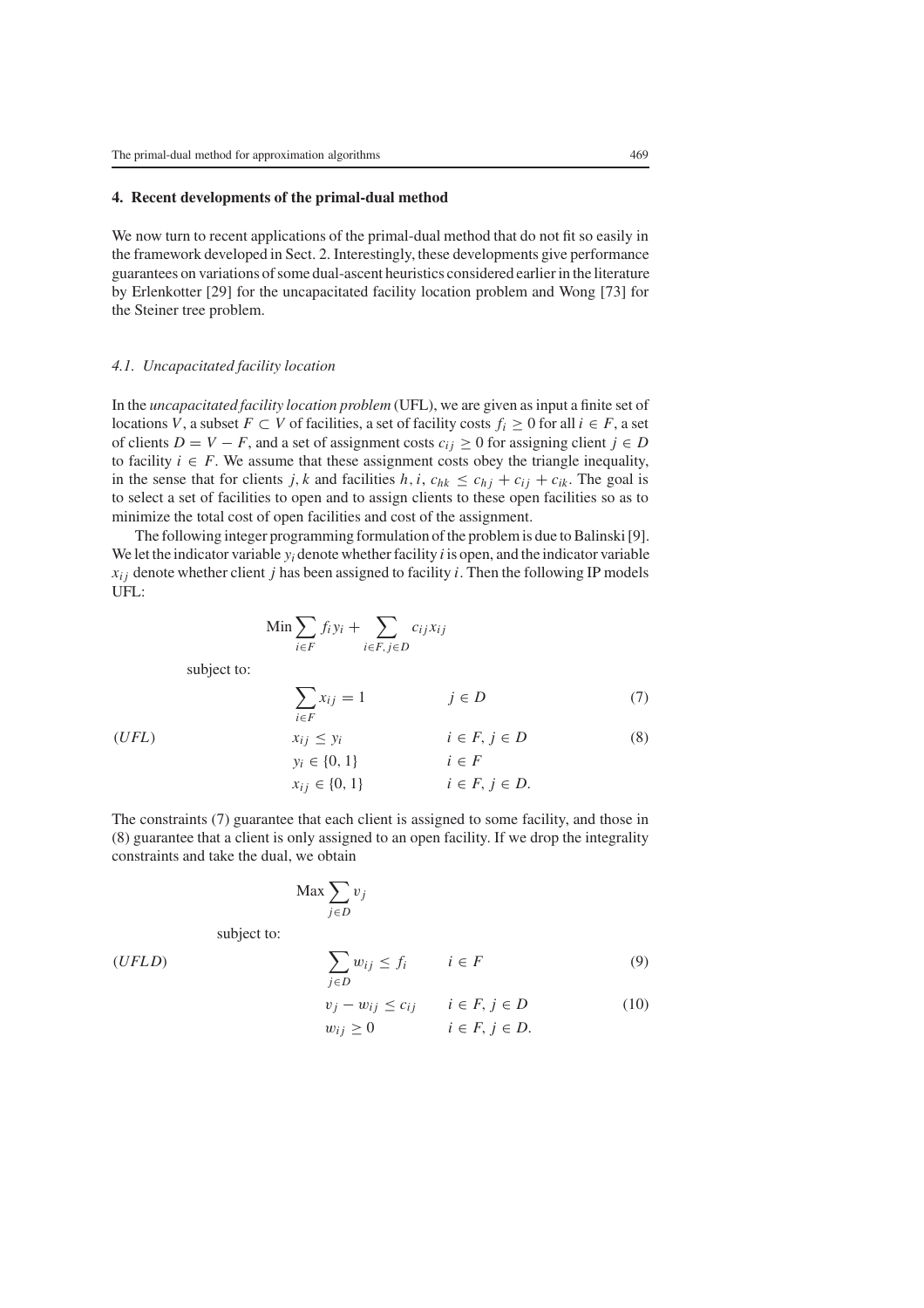We cannot apply the algorithm of Fig. 3 in the most straightforward way here. So far all of our integer programming formulations have been covering IPs whose associated duals have been packing LPs, which is not the case for UFL. However, Jain and Vazirani [50] show that it is possible to get a 3-approximation algorithm by modifying the primal-dual algorithm somewhat. They set all the  $w_{ij}$  and  $v_j$  variables of (*UFLD*) to zero, then increase the variables  $v_j$  uniformly. If for some *i*,  $j v_j \ge c_{ij}$ , they also increase  $w_{ij}$  at the same rate to maintain the feasibility of the constraints (10). Eventually for some facility *i* a constraint (9) becomes tight; to maintain feasibility, they stop increasing the variables  $v_j$  such that  $v_j \ge c_{ij}$  for that facility *i*. This process continues until it is not possible to increase any  $v_j$ . Now consider the graph  $G$  of edges  $(i, j)$  such that for  $x_{ij}$  the corresponding dual inequality is tight (that is, when  $v_i = c_{ij} + w_{ij}$ , which occurs whenever  $v_i \ge c_{ij}$ ). Rather than creating an assignment of clients to facilities solely from edges in this graph (as the primal-dual method developed so far would do), Jain and Vazirani carefully choose a subset of facilities to open of those whose corresponding dual constraint (9) is tight. The subset they open is such that no open facility is within a path of length two of any other open facility in *G*, but such that every client is within a path of length three of an open facility. Then by using the triangle inequality they are able to show that assigning client  $j$  to the nearest open facility does not cost more than  $v_i - w_{ij}$  if *j* is next to an open facility *i*, and no more than  $3v_i$  otherwise. Thus they are able to prove the following theorem, which implies that the algorithm is a 3-approximation algorithm.

**Theorem 5 (Jain and Vazirani [50]).** *The algorithm finds a feasible solution*  $(\bar{x}, \bar{y})$  *to the IP* (*UFL*) *such that*

$$
\sum_{i \in F, j \in D} c_{ij} \bar{x}_{ij} + 3 \sum_{i \in F} f_i \bar{y}_i \le 3 \sum_{j \in D} v_j.
$$

*Proof sketch.* Suppose we divide the clients *D* into two sets:  $D_1$ , the clients that are next to an open facility in *G*, and *D*3, the clients that are not. Note by the argument above that any client in  $D_1$  is next to only one open facility. Then for the clients in  $D_1$ ,

$$
\sum_{j \in D_1, i \in F} c_{ij} \bar{x}_{ij} = \sum_{j \in D_1} (v_j - \sum_{i \in F} w_{ij} \bar{x}_{ij}) = \sum_{j \in D_1} v_j - \sum_{i \in F} f_i \bar{y}_i.
$$
 (11)

The first equality follows since for clients  $j$  in  $D_1$ , the constraint corresponding to *i*, *j* such that  $\bar{x}_{ij} = 1$  is tight, and  $c_{ij} = v_j - w_{ij}$ . The second equality follows since all neighbors  $j$  of an open facility  $i$  are in  $D_1$  and assigned to  $i$ , we have that  $f_i = \sum_{j \in D} w_{ij} = \sum_{j \in D} w_{ij} \bar{x}_{ij}$ . Multiplying the left-hand side of (11) by 3 gives the inequality

$$
\sum_{j \in D_1, i \in F} c_{ij} \bar{x}_{ij} \le 3 \Big( \sum_{j \in D_1} v_j - \sum_{i \in F} f_i \bar{y}_i \Big) \tag{12}
$$

We know from above that  $\sum_{j \in D_3, i \in F} c_{ij} \bar{x}_{ij} \leq 3 \sum_{j \in D_3} v_j$ . Adding this inequality to (12) and rearranging terms gives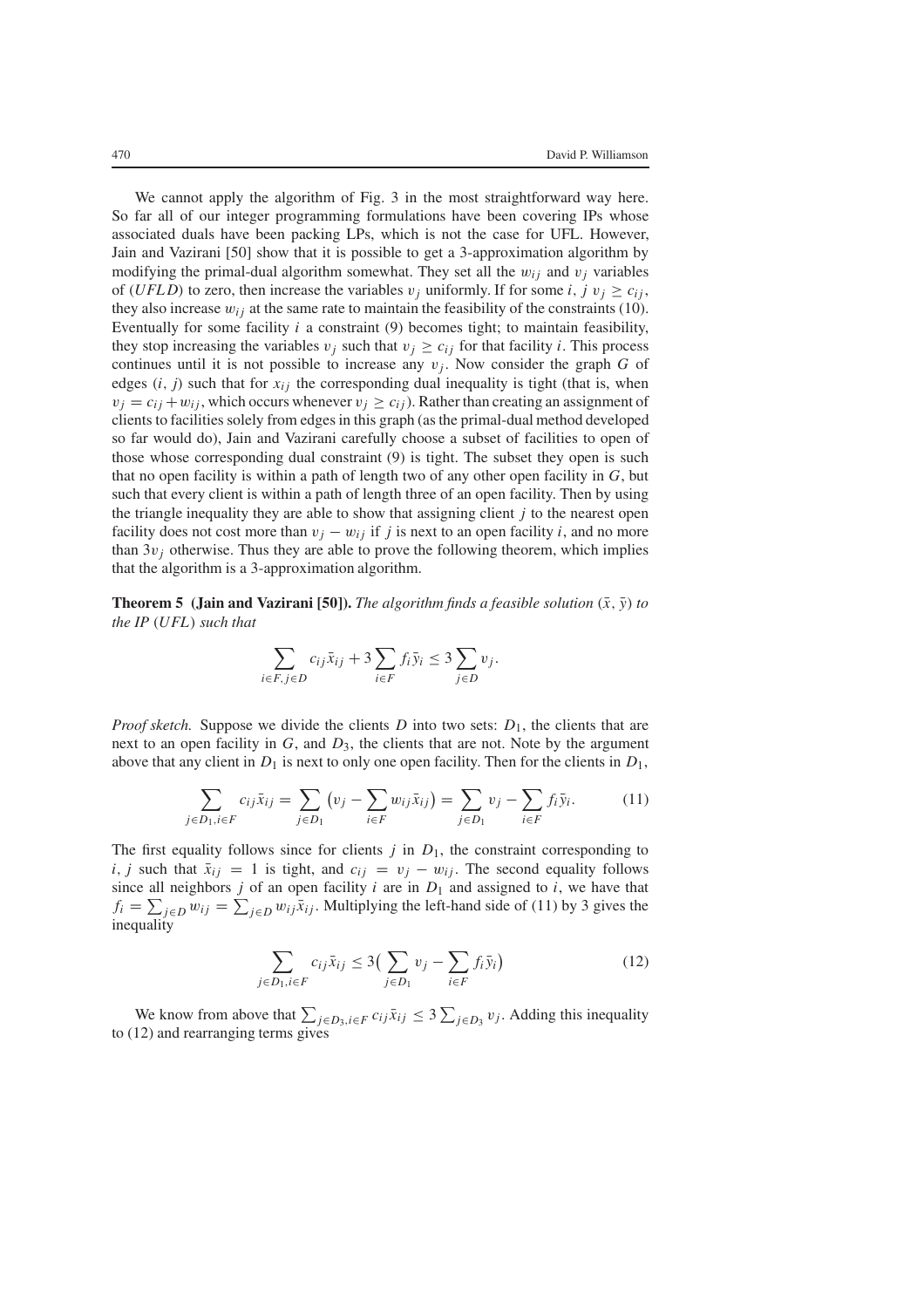$$
\sum_{i \in F, j \in D} c_{ij} \bar{x}_{ij} + 3 \sum_{i \in F} f_i \bar{y}_i \le 3 \sum_{j \in D} v_j,
$$

as desired.

#### *4.2. Lagrangean relaxation and the k-median problem*

The technique of Lagrangean relaxation has long been used in combinatorial optimization; the central idea is roughly that given a difficult integer or linear program to solve, one can often reduce the IP/LP to an easier IP/LP by removing some complicating constraints, but adding penalties for their violation to the objective function. Recently Jain and Vazirani [50] applied this technique to give an approximation algorithm for the *k-median problem*. The *k*-median problem has the same input as UFL, except that there are no costs for facilities, but rather an upper bound *k* on the number of facilities that can be opened. The goal is to open at most *k* facilities so as to minimize the cost of assigning clients to facilities.

We can give an integer programming formulation for the *k*-median problem much like that for the uncapacitated facility location problem:

$$
\text{Min} \sum_{i \in F, j \in D} c_{ij} x_{ij}
$$

subject to:

$$
\sum_{i \in F} x_{ij} = 1 \qquad j \in D
$$
\n
$$
(kM)
$$
\n
$$
x_{ij} \le y_i \qquad i \in F, j \in D
$$
\n
$$
\sum_{i \in F} y_i \le k
$$
\n
$$
y_i \in \{0, 1\} \qquad i \in F
$$
\n
$$
x_{ij} \in \{0, 1\} \qquad i \in F, j \in D.
$$
\n
$$
(13)
$$

The additional constraint (13) guarantees that no more than *k* facilities will be chosen.

Notice that if we apply Lagrangean relaxation to the complicating constraint (13), we obtain the following:

$$
\operatorname{Min} \sum_{i \in F, j \in D} c_{ij} x_{ij} + \lambda (\sum_{i \in F} y_i - k)
$$

subject to:

$$
\sum_{i \in F} x_{ij} = 1 \qquad j \in D
$$
\n
$$
(kMR) \qquad x_{ij} \le y_i \qquad i \in F, j \in D
$$
\n
$$
y_i \in \{0, 1\} \qquad i \in F
$$
\n
$$
x_{ij} \in \{0, 1\} \qquad i \in F, j \in D.
$$

 $\Box$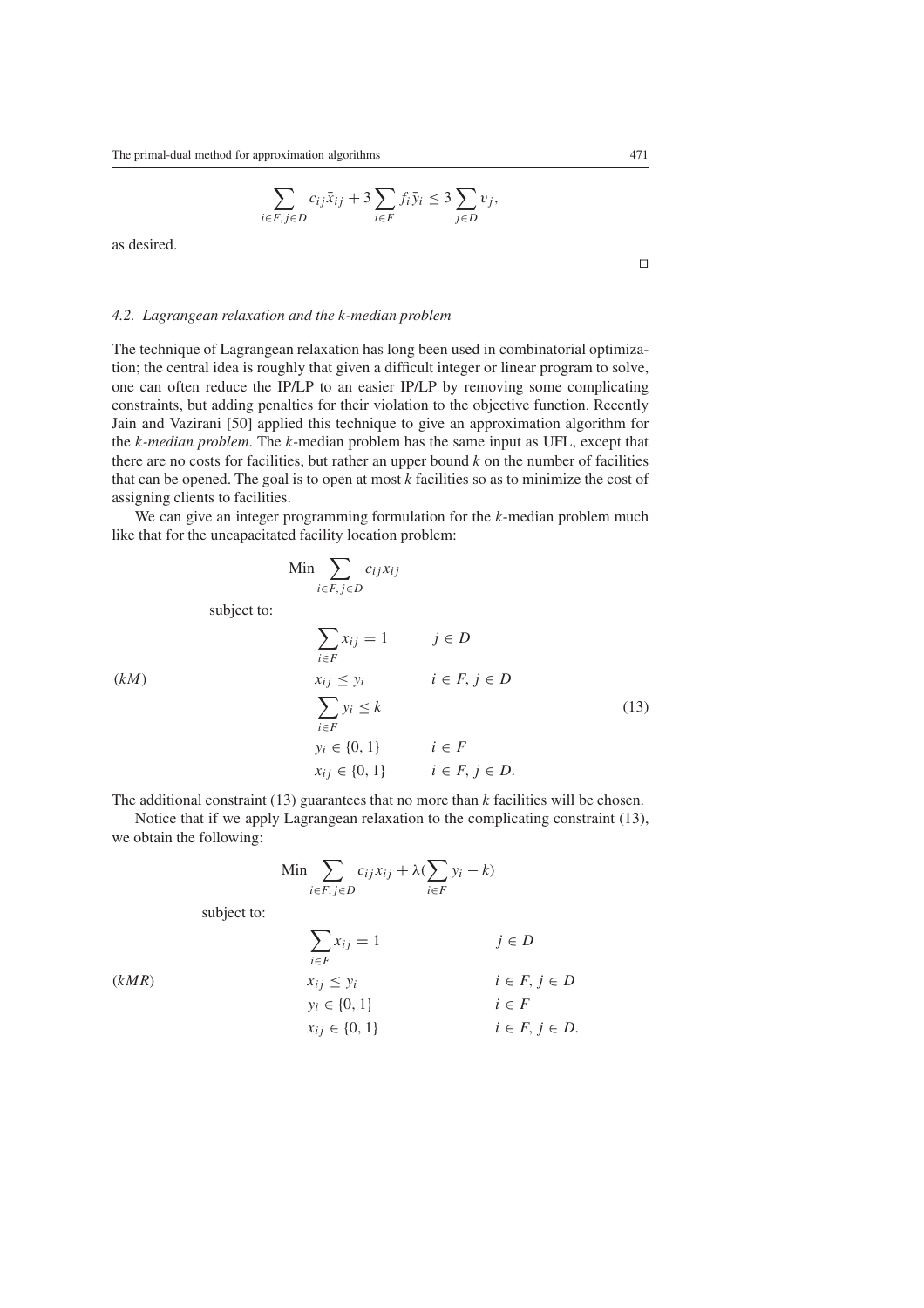This is a relaxation of (*kM*) since any feasible solution for (*kM*) will also be feasible and will have no greater cost (assuming  $\lambda \geq 0$ ). The IP (*kMR*) is identical to the UFL formulation in which every facility cost is  $\lambda$ , except for the constant term  $-\lambda k$ in the objective function. If we relax the integrality conditions and take the dual we obtain

$$
\text{Max} \sum_{j \in D} v_j - k\lambda
$$

subject to:

$$
(kMRD) \qquad \qquad \sum_{j \in D} w_{ij} \le \lambda \qquad i \in F
$$

$$
v_j - w_{ij} \le c_{ij} \qquad i \in F, j \in D
$$

$$
w_{ij} \ge 0 \qquad i \in F, j \in D.
$$

Observe any dual solution  $(v, w)$  for the facility location dual LP ( $UFLD$ ) with facility costs  $\lambda$  is feasible for ( $kMRD$ ). Furthermore, since ( $kMRD$ ) is the dual of the linear programming relaxation of (*kMR*), and (*kMR*) is a relaxation of the *k*median formulation  $(kM)$ , the objective function value of any feasible solution to (*kMRD*) gives a lower bound on the cost of an optimal solution to the *k*-median problem.

Jain and Vazirani [50] use their UFL algorithm and the similarities between (*UFL*) and the Lagrangean relaxation for (*kM*) to obtain an approximation algorithm for the *k*-median problem. They observe that for facility cost  $\lambda = 0$  their UFL algorithm will open all facilities, and for  $\lambda = n \max_{i,j} c_{ij}$  the algorithm will only open one facility. So they perform a binary search on the value of  $\lambda$ , running the UFL algorithm each time in hopes of obtaining a solution  $(\bar{x}, \bar{y})$  for (*UFL*) with  $\sum_{i \in F} \bar{y}_i = k$ . Suppose that this occurs. Then by Theorem 5, we know that

$$
\sum_{i \in F, j \in D} c_{ij} \bar{x}_{ij} \le 3 \left( \sum_{j \in D} v_j - \sum_{i \in F} \lambda \bar{y}_i \right)
$$

$$
= 3 \left( \sum_{j \in D} v_j - \lambda k \right)
$$

Since the constructed dual solution  $(v, w)$  is feasible for  $(UFLD)$  with facility costs  $\lambda$ , (*v*, *w*) is feasible for (*kMRD*), and thus  $\sum_{j \in D} v_j - \lambda k$  is a lower bound on the value of the optimal *k*-median. Hence if we can find a value of  $\lambda$  such that the UFL algorithm opens exactly *k* facilities, the solution is within a factor of 3 of optimal for the *k*-median problem.

However, in general such a value of  $\lambda$  may not exist. In this case, Jain and Vazirani find two solutions for two values of  $\lambda$  sufficiently close, one which opens more than  $k$ facilities, and one which opens fewer than *k* facilities. They then show that an appropriate convex combination of the inequalities of Theorem 5 for the two solutions gives an inequality showing that the convex combination of the primal solutions is no more than 3 times the value of a feasible dual solution for (*kMRD*). Jain and Vazirani then show that by using the two solutions they can find a solution to the *k*-median problem that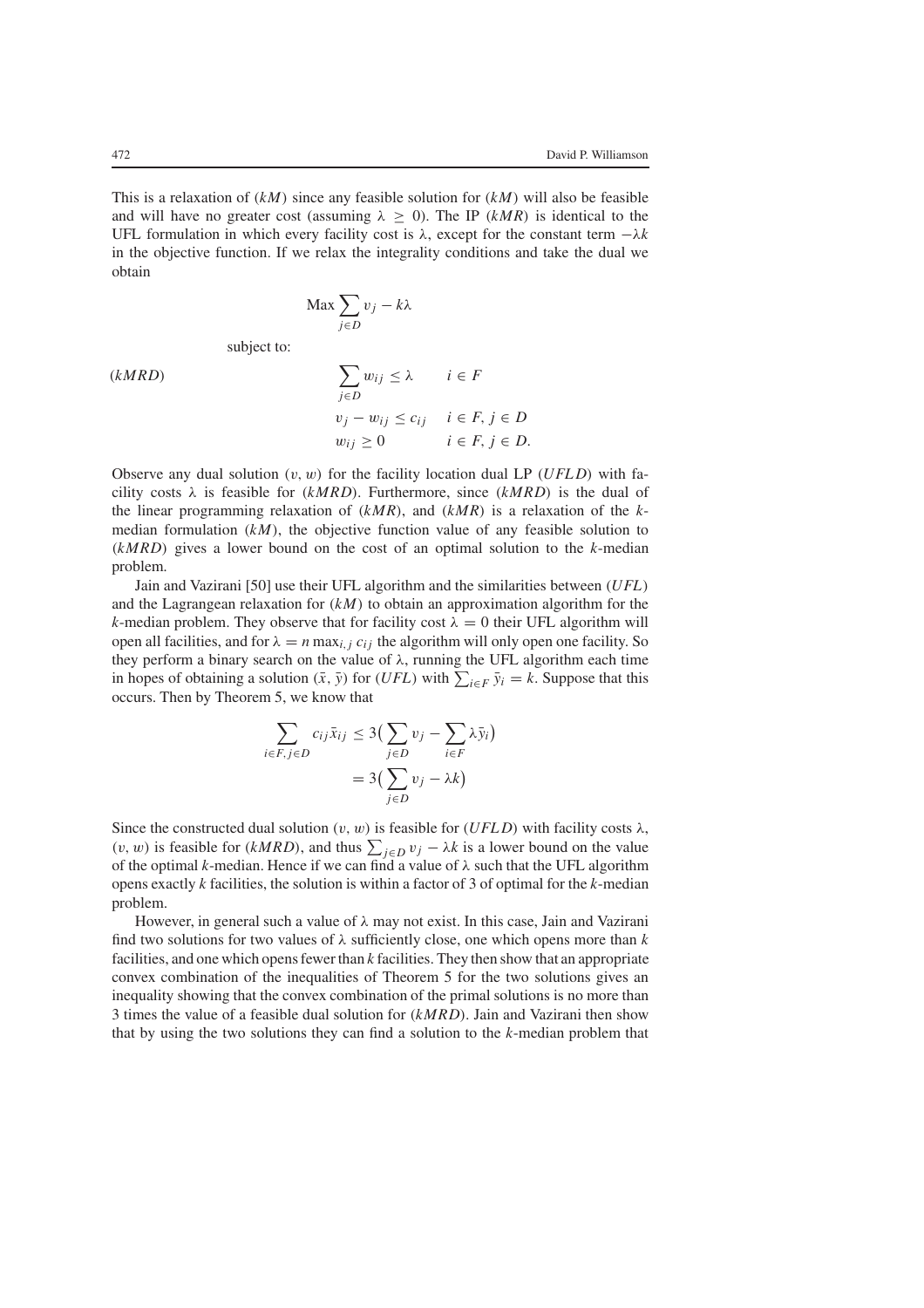costs no more than twice the cost of the convex combination of the two solutions. In this way they obtain a 6-approximation algorithm for the *k*-median problem. Charikar and Guha [19] are able to improve this algorithm to a 4-approximation algorithm by carefully considering the differences in solutions produced by the algorithm for UFL for values of  $\lambda$  sufficiently close together.

Garg [37] implicitly used the technique above for solving the problem of finding a minimum tree spanning *k* vertices. In this problem, given an undirected graph with nonnegative costs  $c_e$  on the edges, a root vertex  $r \in V$ , and a positive integer *k*, one must find a minimum-cost tree including *r* that spans at least *k* vertices. Garg uses the prize-collecting Steiner tree algorithm mentioned in Sect. 3.3 as subroutine while doing a binary search on a parameter  $λ$ . Chudak, Roughgarden, and Williamson [21] make explicit Garg's use of Lagrangean relaxation. Consider the following integer program which models the problem of finding a minimum tree spanning *k* vertices:

$$
\lim \sum_{e \in E} c_e x_e
$$

subject to:

$$
\sum_{e \in \delta(S)} x_e + \sum_{X:X \supseteq S} z_X \ge 1 \qquad S \subseteq V - r
$$
  

$$
\sum_{X \subseteq V} |X| z_X \le |V| - k
$$
  

$$
x_e \in \{0, 1\}
$$
  

$$
z_X \in \{0, 1\}
$$
  

$$
Z \subseteq V.
$$
  
(14)

By using Lagrangean relaxation on the complicating constraint (14), we get an integer program of the same form as that for the prize-collecting Steiner tree, in which each penalty  $\pi_i$  is the Lagrangean variable  $\lambda$ . Garg [37] gives a simple 5-approximation for the problem, and a more complicated 3-approximation algorithm that depends on understanding the changes in the solution generated by the prize-collecting Steiner tree algorithm for small perturbations of  $λ$ . Chudak et al. [21] show that these proofs can be made to follow an outline similar to that for the *k*-median problem above.

## *4.3. The Steiner tree problem*

In Sect. 3.1, we described a primal-dual 2-approximation algorithm for the Steiner tree problem. One unsatisfying aspect of this algorithm is that the integer programming formulation (*ND*) with the appropriate function *f* for the Steiner tree problem has an integrality gap of two, even in the case when the set of terminals  $T = V$ ; that is, when the problem is a minimum spanning tree problem. In this case there are exact integer programming formulations. Pick an arbitrary root vertex *r*, and let  $G' = (V, A)$  be a directed graph formed from the undirected graph *G* by replacing each undirected edge  $e = (i, j)$  of cost  $c_e$  with two oppositely oriented arcs  $a = (i, j)$  and  $a' = (j, i)$ , both of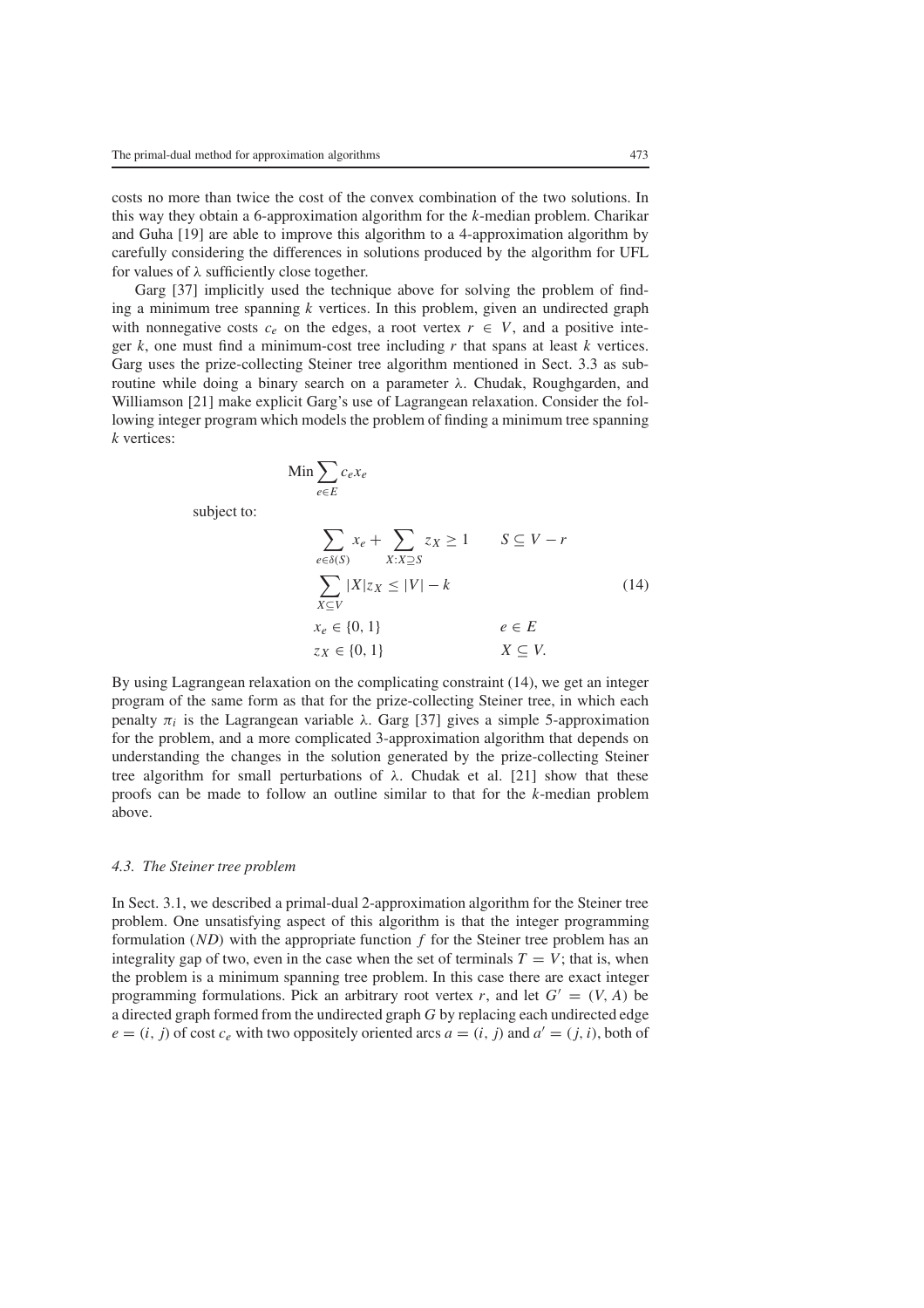cost  $c_a = c_{a'} = c_e$ . Then the following linear program models the minimum spanning tree problem:

$$
\begin{aligned}\n\text{Min} &\sum_{a \in A} c_a x_a \\
\text{subject to:} \\
&\sum_{a \in \delta^-(S)} x_a \ge 1 \qquad S \subseteq V - r \\
&\quad x_a \ge 0 \qquad a \in A.\n\end{aligned}
$$

Recall that  $\delta^-(S)$  is the set of arcs in a digraph with their heads in  $S \subseteq V$ , and tails not in *S*. The proof of correctness of Edmonds' branching algorithm given in Sect. 2 shows that this is an exact formulation.

We can modify the formulation to give a integer programming formulation of the Steiner tree problem. Let *T* be the set of terminals to be joined, and let *r* be an arbitrary member of *T*. Then the following integer program models the Steiner tree problem:

$$
\lim \sum_{a \in A} c_a x_a
$$

subject to:

$$
\sum_{a \in \delta^-(S)} x_a \ge 1 \qquad S \subseteq V - r, S \cap T \ne \emptyset
$$
  

$$
x_a \in \{0, 1\} \qquad a \in A.
$$

This is sometimes called the *bidirected* formulation of the Steiner tree problem. Notice that this formulation corresponds to a hitting set problem in which we must hit every set  $\delta^-(S)$  for which  $S \subseteq V-r$ ,  $S \cap T \neq \emptyset$ . The dual of the linear programming relaxation is

$$
\begin{aligned}\n\text{Max} \sum_{S: S \subseteq V - r, S \cap T \neq \emptyset} y_S \\
\text{subject to:} \\
\sum_{S: a \in \delta^-(S)} y_S \le c_a \qquad a \in A \\
y_S \ge 0 \qquad S \subseteq V - r, S \cap T \neq \emptyset.\n\end{aligned}
$$

We could apply the algorithm of Fig. 3 in some fashion to the problem, but it has not been clear how to obtain a good performance guarantee via Theorem 2. Heuristically some variant of the algorithm seems to give good results, however; Wong [73] shows that choosing any single violated set (as in the algorithm of Fig. 2) gives solutions within 1% of optimal on small random instances.

Rajagopalan and Vazirani [63] give a modification to the primal-dual method that gives a  $(\frac{3}{2} + \epsilon)$ -approximation algorithm for the Steiner tree problem on *quasi-bipartite* graphs. They call a graph quasi-bipartite if every edge has at least one endpoint that is a terminal. Their algorithm combines a local search algorithm with a primal-dual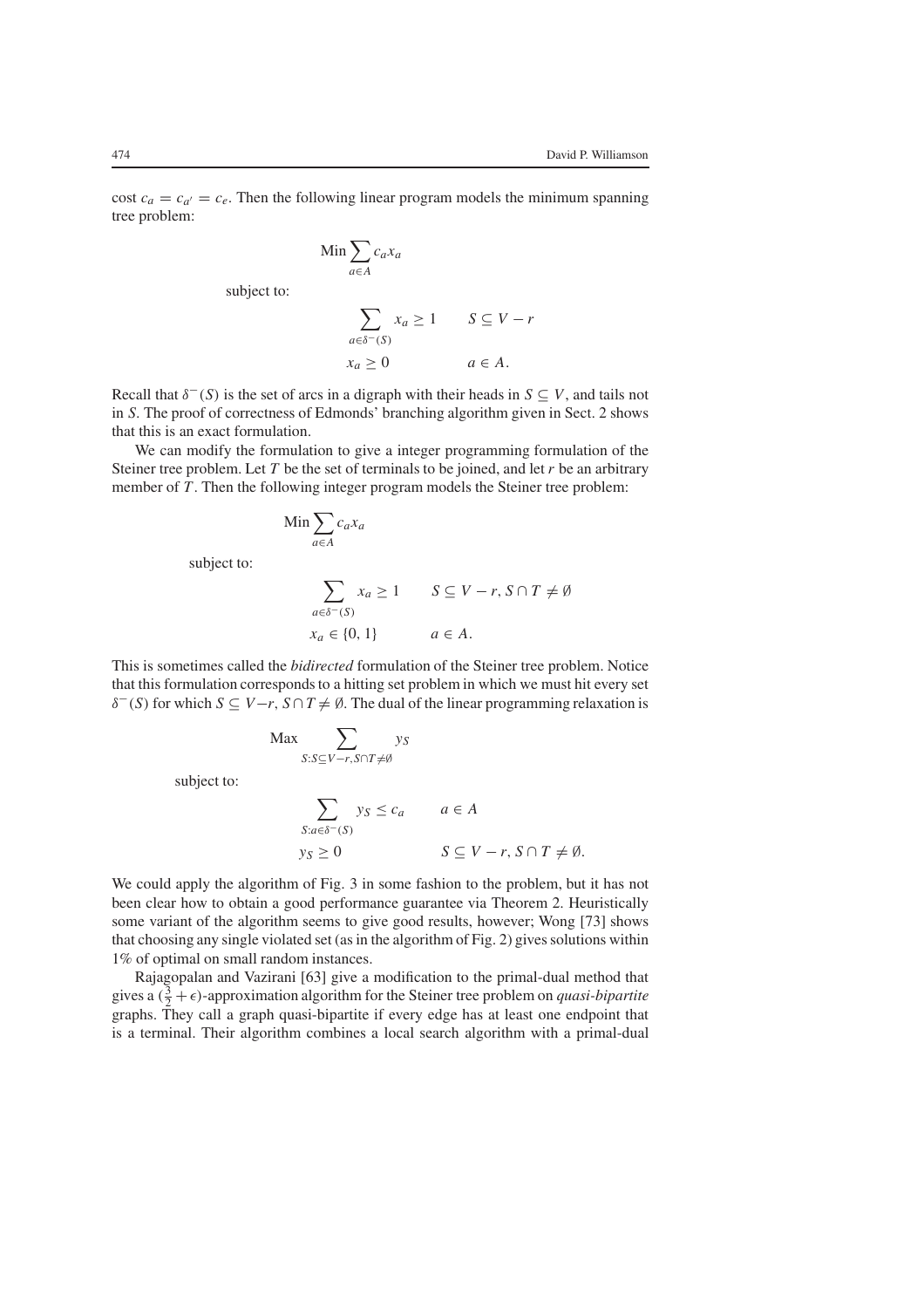algorithm. Given the set *T* of terminals and some subset *X* of non-terminals, they use a variation of the algorithm of Fig. 3 in which they increase the duals of all minimal sets *S* that contain some but not all vertices of  $T \cup X$ , and such that  $\delta^-(S)$  contains no edge of the current solution. Observe that this algorithm may increase dual variables  $y_S$ that do not contribute to the dual objective function, either because  $T \cap S = \emptyset$  or  $r \in S$ . If the primal solution obtained ends up using a vertex v not in  $T \cup X$ , they show that adding v to *X* can only improve the cost of the resulting solution, so v is added to *X* and they iterate. If no such  $v$  is added, then they show that the cost of their solution  $F$  equals the value of the sum of the dual variables; that is,  $\sum_{a \in F} c_a = \sum_S y_S$ . Rajagopalan and Vazirani show that the total value of duals that do not contribute to the objective is no more than  $\frac{1}{3} \sum_S y_S$ , so that  $\sum_{a \in F} c_a \leq \frac{3}{2} \sum_{S: S \subseteq V - r, S \cap T \neq \emptyset} y_S$ , and therefore the cost of *F* is no more than  $\frac{3}{2}$  times the optimal value. Mandoiu, Vazirani, and Ganley [59] give experimental results with this algorithm.

### **5. Conclusion and open questions**

Even in this lengthy survey, it has not been possible to be comprehensive. For example, Bar-Noy, Bar-Yehuda, Freund, Naor, and Schieber [10] give an application of the primal-dual method to scheduling problems, Garg, Vazirani, and Yannakakis [38] to cut problems in trees, and Bertsimas and Teo [18] to several different problems. Interestingly, the paper of Bar-Noy et al. gives the first primal-dual approximation algorithm for a natural maximization problem; all previous applications have been to minimization problems.

In addition, we have not been able to describe the connection of the primal-dual method to the *local-ratio theorem* [13,6,11]. The two methods appear to be strongly related, though as of the writing of this survey no formal connection has been shown. In some cases, an approximation algorithm has been designed first using the local-ratio theorem, and then shown to have a primal-dual approximation algorithm; for example, this was the case for the feedback vertex set problem described in Sect. 3.2 [6,20], and the scheduling problem of Bar-Noy et al. [10]. In the first case, the integer program modelling the problem had to be inferred from the design of the local-ratio algorithm.

We close this survey by listing several open problems of interest in this area.

- 1. The algorithm of Jain [49] shows that the integrality gap is 2 for the network design formulation (*ND*) of Sect. 3.1 for any weakly supermodular function *f* . Thus it is possible that there is also a primal-dual algorithm for any weakly supermodular function that has a performance guarantee of 2. Such an algorithm would be very interesting, and possibly more practical than Jain's. It would even be interesting to provide a primal-dual 2-approximation algorithm for the survivable network design problem in which one is allowed to have multiple copies of edges (that is,  $x_e \in \mathbb{N}$ rather than  $x_e \in \{0, 1\}$ .
- 2. It would be interesting to have a primal-dual approximation algorithm for the Steiner tree problem with performance guarantee better than 2 by using the bidirected formulation. On the other hand, perhaps no such performance guarantee is possible because the integrality gap of the formulation is at least  $2 - \epsilon$  for any  $\epsilon > 0$ . A proof of this fact would also be of interest.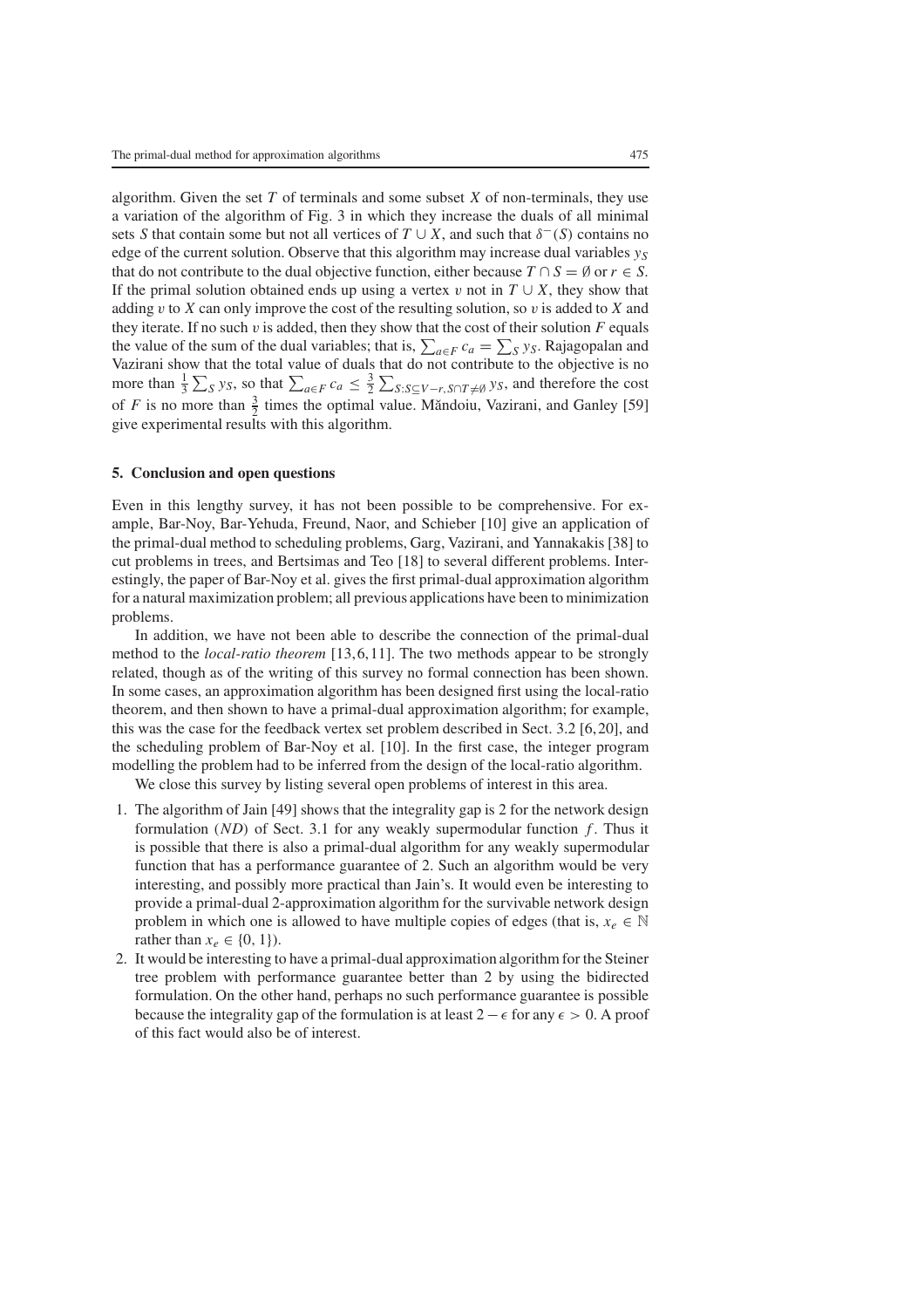3. The primal-dual method for approximation algorithms shown in this survey are essentially dual ascent algorithms. The standard primal-dual method for combinatorial optimization problems can sometimes result in very complicated dual adjustment schemes (for example, Edmonds' blossom algorithm for weighted non-bipartite matching [24]). Can a more complicated scheme result in new or improved approximation algorithms for *NP*-hard problems in combinatorial optimization?

*Acknowledgements.* The author would like to thank Tim Roughgarden, David Shmoys, Madhu Sudan, and the two anonymous referees for several comments that improved the presentation of this survey.

#### **References**

- 1. Agrawal, A., Klein, P., Ravi, R. (1995): When trees collide: An approximation algorithm for the generalized Steiner problem on networks. SIAM Journal on Computing **24**, 440–456
- 2. Arora, S., Lund, C., Motwani, R., Sudan, M., Szegedy, M. (1992): Proof verification and hardness of approximation problems. In: Proceedings of the 33rd Annual IEEE Symposium on Foundations of Computer Science, pp. 14–23
- 3. Arora, S., Lund, C., Motwani, R., Sudan, M., Szegedy, M. (1998): Proof verification and the hardness of approximation problems. Journal of the ACM **45**, 501–555
- 4. Arora, S., Safra, S. (1992): Probabilistic checking of proofs; a new characterization of NP. In: Proceedings of the 33rd Annual IEEE Symposium on Foundations of Computer Science, pp. 2–13
- 5. Arora, S., Safra, S. (1998): Probabilistic checking of proofs: a new characterization of NP. Journal of the ACM **45**, 70–122
- 6. Bafna, V., Berman, P., Fujito, T. (1999): A 2-approximation algorithm for the undirected feedback vertex set problem. SIAM Journal on Discrete Mathematics **12**, 289–297
- 7. Balakrishnan, A., Magnanti, T.L., Wong, R. (1989): A dual-ascent procedure for large-scale uncapacitated network design. Operations Research **37**, 716–740
- 8. Balas, E. (1989): The prize collecting traveling salesman problem. Networks **19**, 621–636
- 9. Balinski, M.L. (1965): Integer programming: methods, uses, computation. Management Science **12**, 253–313
- 10. Bar-Noy, A., Bar-Yehuda, R., Freund, A., Naor, J., Schieber, B. (2000): A unified approach to approximating resource allocation and scheduling. In: Proceedings of the 32nd Annual ACM Symposium on Theory of Computing
- 11. Bar-Yehuda, R. (2000): One for the price of two: a unified approach for approximating covering problems. Algorithmica **27**, 131–144
- 12. Bar-Yehuda, R., Even, S. (1981): A linear time approximation algorithm for the weighted vertex cover problem. Journal of Algorithms **2**, 198–203
- 13. Bar-Yehuda, R., Even, S. (1985): A local-ratio theorem for approximating the weighted vertex cover problem. Annals of Discrete Mathematics **25**, 27–46
- 14. Bar-Yehuda, R., Geiger, D., Naor, J., Roth, R.M. (1998): Approximation algorithms for the feedback vertex set problem with applications to constraint satisfaction and Bayesian inference. SIAM Journal on Computing **27**, 942–959
- 15. Becker, A., Geiger, D. (1996): Optimization of Pearl's method of conditioning and greedy-like approximation algorithms for the vertex feedback set problem. Artificial Intelligence **83**, 167–188
- 16. Bellare, M., Goldreich, O., Sudan, M. (1998): Free bits, PCPs, and nonapproximability towards tight results. SIAM Journal on Computing **27**, 804–915
- 17. Bellare, M., Goldwasser, S., Lund, C., Russell, A. (1993): Efficient probabilistically checkable proofs and applications to approximation. In: Proceedings of the 25th Annual ACM Symposium on Theory of Computing, pp. 294–304
- 18. Bertsimas, D., Teo, C.-P. (1998): From valid inequalities to heuristics: A unified view of primal-dual approximation algorithms in covering problems. Operations Research **46**, 503–514
- 19. Charikar, M., Guha, S. (1999): Improved combinatorial algorithms for the facility location and *k*-median problems. In: Proceedings of the 40th Annual IEEE Symposium on Foundations of Computer Science, pp. 378–388
- 20. Chudak, F.A., Goemans, M.X., Hochbaum, D.S., Williamson, D.P. (1998): A primal-dual interpretation of two 2-approximation algorithms for the feedback vertex set problem in undirected graphs. Operations Research Letters **22**, 111–118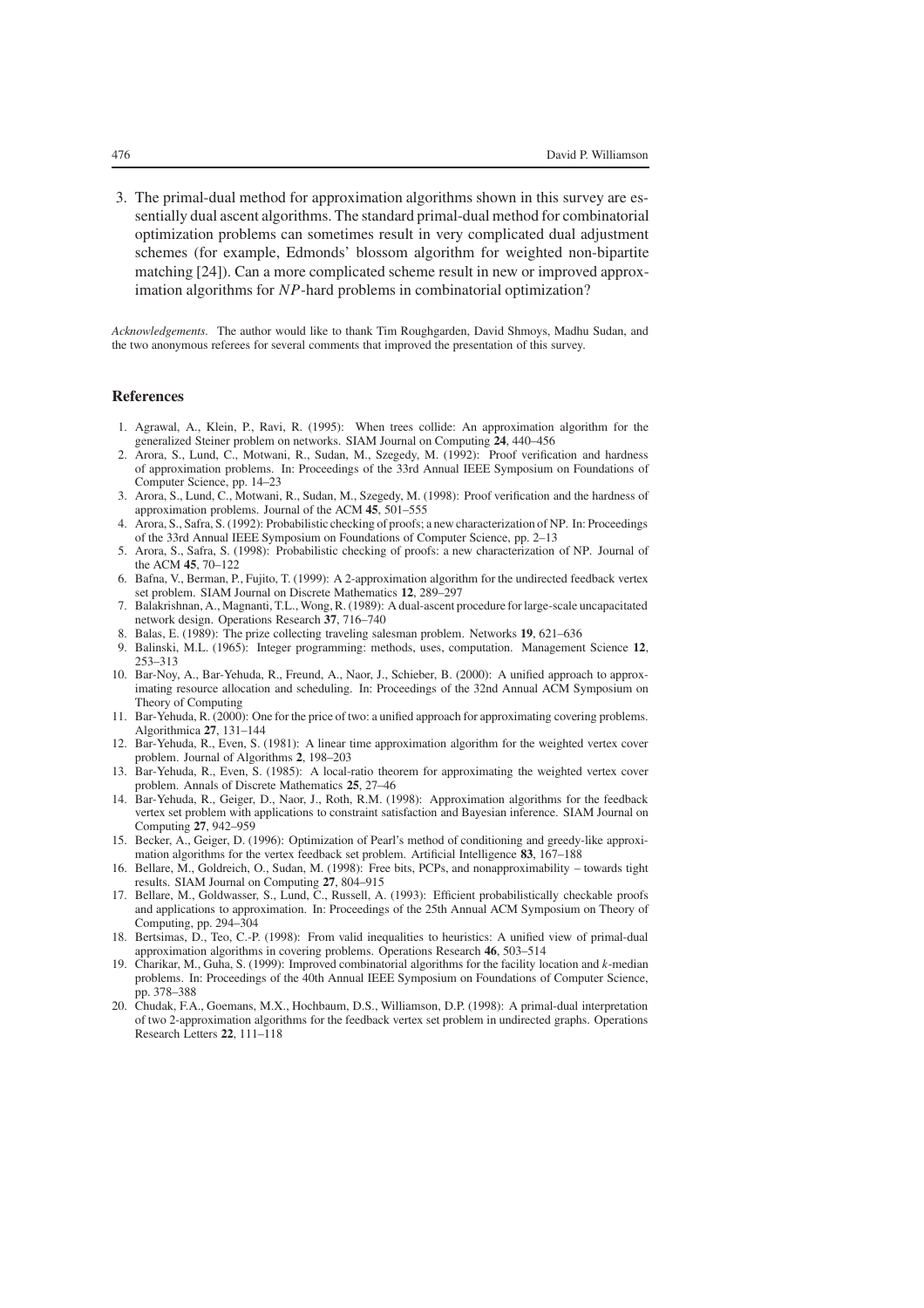- 21. Chudak, F.A., Roughgarden, T., Williamson, D.P. (2001): Approximate *k*-MSTs and *k*-Steiner trees via the primal-dual method and Lagrangean relaxation. In: Aardal, K., Gerards, B., eds., Integer Programming and Combinatorial Optimization, Lecture Notes in Computer Science 2081, pp. 60–70. Springer
- 22. Dantzig, G.B., Ford, L.R., Fulkerson, D.R. (1956): A primal-dual algorithm for linear programs. In: Kuhn, H.W., Tucker, A.W., eds., Linear Inequalities and Related Systems, pp. 171–181. Princeton University Press, Princeton, NJ
- 23. Dijkstra, E.W. (1959): A note on two problems in connexion with graphs. Numerische Mathematik **1**, 269–271
- 24. Edmonds, J. (1965): Paths, trees, and flowers. Canadian Journal of Mathematics **17**, 449–467
- 25. Edmonds, J. (1967): Optimum branchings. Journal of Research of the National Bureau of Standards B **71**(B), 233–240
- 26. Edmonds, J., Johnson, E.L. (1973): Matching, Euler tours and the Chinese postman. Mathematical Programming **5**, 88–124
- 27. Erdős, P. (1967): Gráfok páros körüljárású részgráfjairól (On bipartite subgraphs of graphs, in Hungarian). Mat. Lapok **18**, 283–288
- 28. Erdős, P., Pósa, L. (1962): On the maximal number of disjoint circuits of a graph. Publ. Math Debrecen 9,  $3 - 12$
- 29. Erlenkotter, D. (1978): A dual-based procedure for uncapacitated facility location. Operations Research **26**, 992–1009
- 30. Even, G., Naor, J.S., Schieber, B., Zosin, L. (2000): Approximating minimum subset feedback sets in undirected graphs with applications. SIAM Journal on Discrete Mathematics **13**, 255–267
- 31. Feige, U. (1998): A threshold of ln *n* for approximating set cover. Journal of the ACM **45**, 634–652
- 32. Feige, U., Goldwasser, S., Lovász, L., Safra, S., Szegedy, M. (1996): Interactive proofs and the hardness of approximating cliques. Journal of the ACM **43**, 268–292
- 33. Feige, U., Kilian, J. (1998): Zero knowledge and the chromatic number. Journal of Computer and System Sciences **57**, 187–199
- 34. Ford, L.R., Fulkerson, D.R. (1956): Maximal flow through a network. Canadian Journal of Mathematics **8**, 399–404
- 35. Fujito, T. (1999): Approximating node-deletion problems for matroidal properties. Journal of Algorithms **31**, 211–227
- 36. Gabow, H.N., Goemans, M.X., Williamson, D.P. (1998): An efficient approximation algorithm for the survivable network design problem. Mathematical Programming **82**, 13–40
- 37. Garg, N. (1996): A 3-approximation for the minimum tree spanning *k* vertices. In: Proceedings of the 37th Annual Symposium on Foundations of Computer Science, pp. 302–309
- 38. Garg, N., Vazirani, V., Yannakakis, M. (1997): Primal-dual approximation algorithms for integral flow and multicut in trees. Algorithmica **18**, 3–20
- 39. Goemans, M., Goldberg, A., Plotkin, S., Shmoys, D., Tardos, E., Williamson, D. (1994): Improved approximation algorithms for network design problems. In: Proceedings of the 5th Annual ACM-SIAM Symposium on Discrete Algorithms, pp. 223–232
- 40. Goemans, M.X., Williamson, D.P. (1994): Approximating minimum-cost graph problems with spanning tree edges. Operations Research Letters **16**, 183–189
- 41. Goemans, M.X., Williamson, D.P. (1995): A general approximation technique for constrained forest problems. SIAM Journal on Computing **24**, 296–317
- 42. Goemans, M.X., Williamson, D.P. (1997): The primal-dual method for approximation algorithms and its application to network design problems. In: Hochbaum, D.S., ed., Approximation algorithms for NP-hard problems. PWS Publishing Company
- 43. Goemans, M.X., Williamson, D.P. (1998): Primal-dual approximation algorithms for feedback problems in planar graphs. Combinatorica **18**, 37–59
- 44. Graham, R. (1966): Bounds for certain multiprocessor anomalies. Bell System Technical Journal **45**, 1563–1581
- 45. Håstad, J. (1997): Some optimal inapproximability results. In: Proceedings of the 29th Annual ACM Symposium on Theory of Computing, pp. 1–10
- 46. Håstad, J. (1999): Clique is hard to approximate within  $n^{1-\epsilon}$ . Acta Math. **182**, 105–142
- 47. Hochbaum, D.S. (1982): Approximation algorithms for the set covering and vertex cover problems. SIAM Journal on Computing **11**, 555–556
- 48. Hochbaum, D.S., ed. (1997): Approximation algorithms for NP-hard problems. PWS Publishing Company
- 49. Jain, K. (2001): A factor 2 approximation algorithm for the generalized Steiner network problem. Combinatorica **21**, 39–60
- 50. Jain, K., Vazirani, V.V. (2001): Primal-dual approximation algorithms for metric facility location and *k*-median problems using the primal-dual schema and Lagrangean relaxation. Journal of the ACM **48**, 274–296